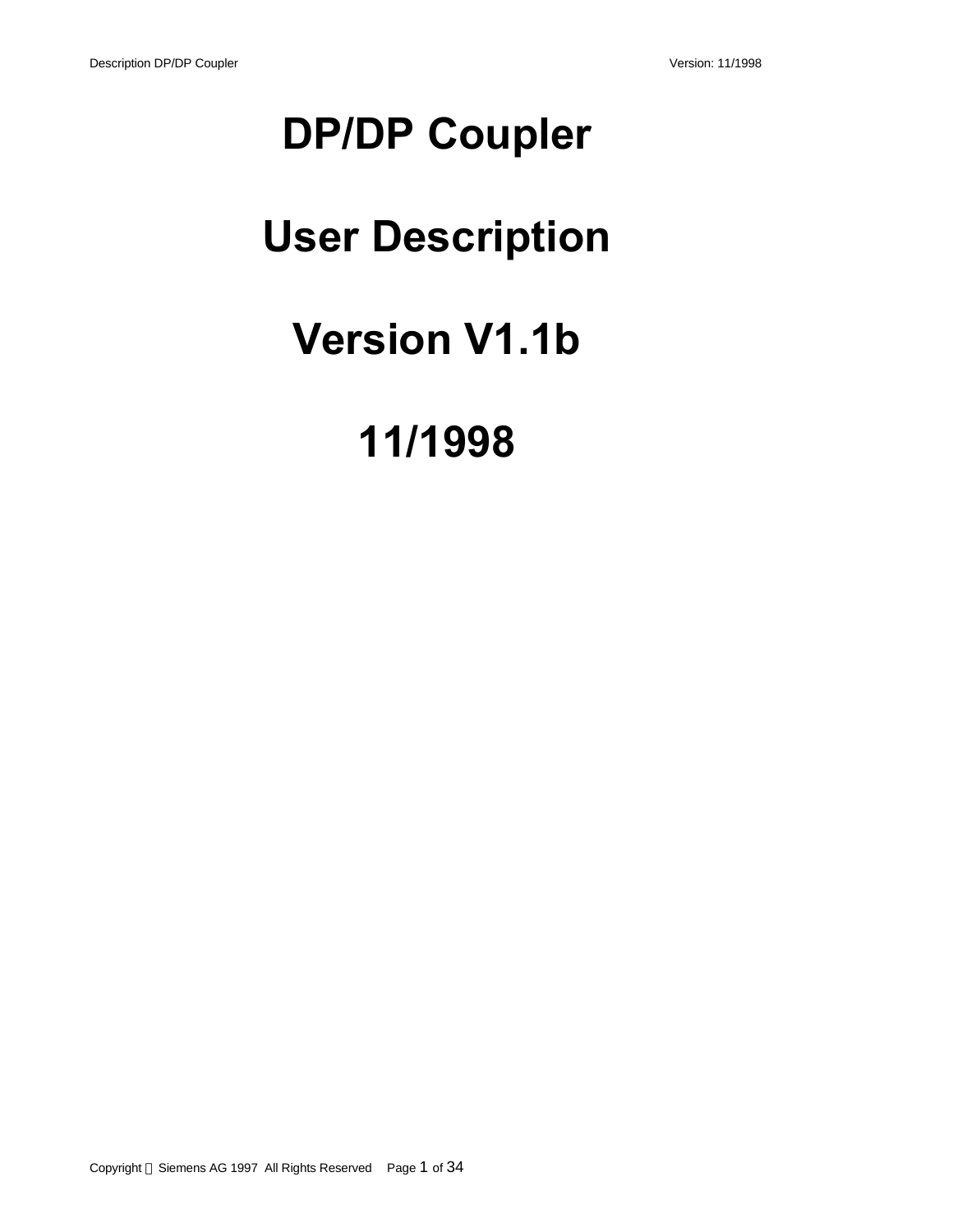# **Liability Exclusion**

We have checked the contents of this document for agreement with the hardware and software described. Nevertheless, deviations can't be excluded, and we are not assuming responsibility for complete agreement. The data in the document is checked regularly, however. Necessary corrections are included in subsequent editions. We gratefully accept suggestions for improvement.

# **Copyright**

Copyright **©** Siemens AG 1997. All rights reserved Unless permission has been expressly granted, passing on this document or copying it, or using and sharing its content, is not allowed. Offenders will be held liable. All rights reserved, in the event a patent is granted, or a utility model or design is registered.

Subject to technical changes.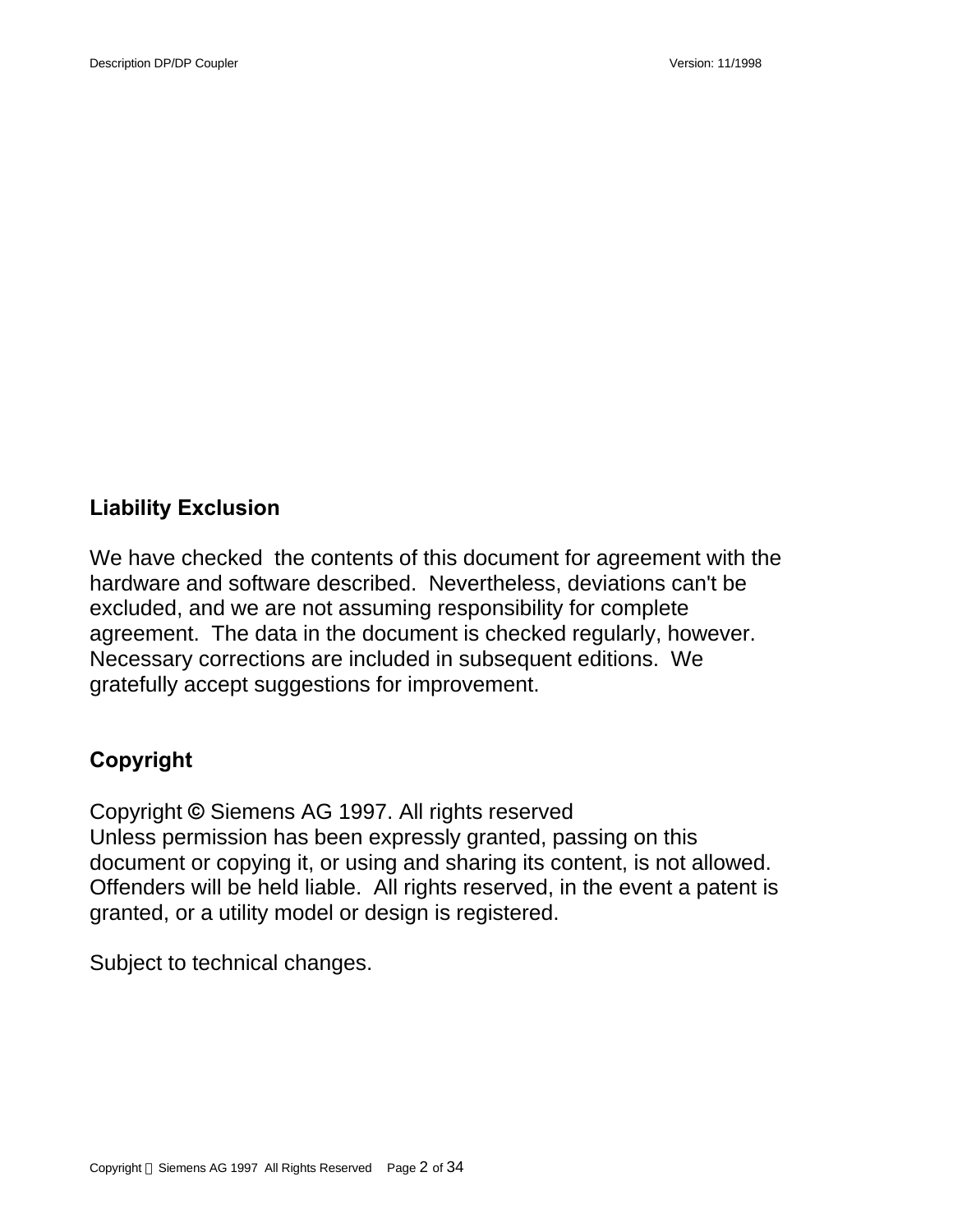# **Description DP/DP Coupler**

# **Table of Contents**

| <b>1. NOTES ON CE MARKING</b>                                                                         | 5               |
|-------------------------------------------------------------------------------------------------------|-----------------|
| 1.1 EU Guideline EMC 89/336/European Economic Community                                               | 5               |
| 1.2 Areas of Application                                                                              | 5               |
| 1.3 Following the Installation Guidelines<br>1.3.1 Installing the Device<br>1.3.2 Working on Cabinets | 6<br>6<br>6     |
| 1.4 Note to the Manufacturer of Machines<br>1.4.1 General<br>1.4.2 EU Guideline "Machines" 89/392/EWG | 6<br>$\,6$<br>6 |
| 2. GENERAL                                                                                            | 7               |
| <b>3. SETTINGS ON THE MODULE</b>                                                                      | 8               |
| 3.1 Setting the Slave Address and Diagnosis                                                           | 8               |
| 3.2 LED Displays                                                                                      | 10              |
| 3.3 Setting the Data Length                                                                           | 11              |
| <b>4. COMMISSIONING</b>                                                                               | 12              |
| <b>4.1 Components Needed</b>                                                                          | 12              |
| <b>4.2 Installation</b>                                                                               | 12              |
| <b>4.3 Commissioning</b>                                                                              | 12              |
| <b>5. CONFIGURING WITH COM PROFIBUS</b>                                                               | 14              |
| 5.1 Handling the Device Description Data File and the Type File                                       | 14              |
| 5.2 Configuration Example                                                                             | 15              |
| <b>6. CONFIGURING WITH STEP7</b>                                                                      | 19              |
| 6.1 Handling the Device Description Data File                                                         | 19              |
| <b>6.2 Configuring Example</b>                                                                        | 19              |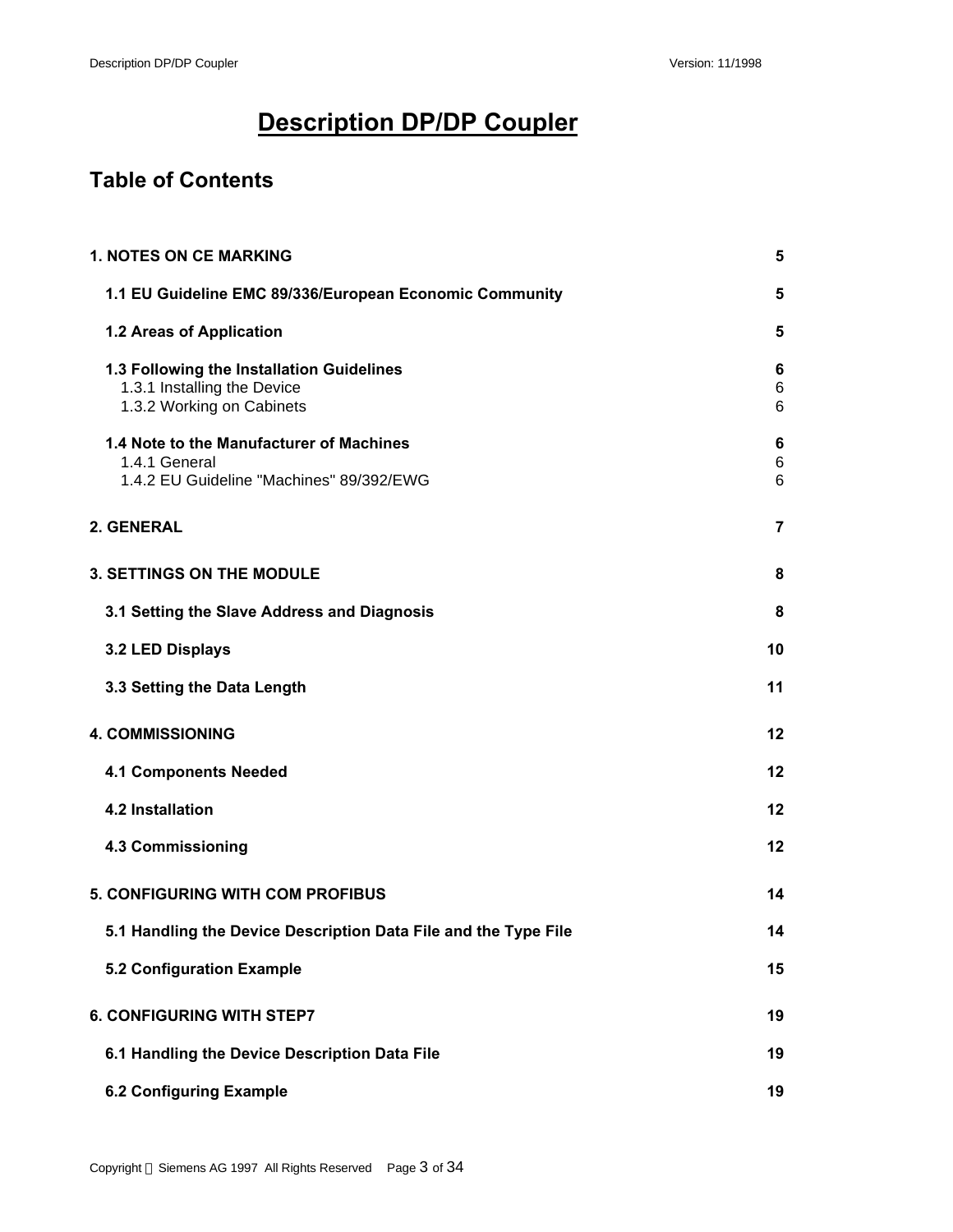| 7. PORTS                                                  | 24 |
|-----------------------------------------------------------|----|
| 7.1 Connector Assignment of the RS485 Interfaces (X1, X2) | 24 |
| 7.2 Connector Assignment of the Power Supply (X3)         | 24 |
| <b>8. TECHNICAL DATA</b>                                  | 25 |
| 8.1 Electrical                                            | 25 |
| 8.2 Mechanical Assembly                                   | 25 |
| <b>8.3 Environmental Conditions</b>                       | 25 |
| 8.4 Order Number                                          | 25 |
| <b>9. CONTACT PERSONS</b>                                 | 26 |
| 9.1 Personal Contact Persons                              | 26 |
| 9.2 Siemens Online                                        | 26 |
| 9.3 Additional Addresses                                  | 27 |
| 10. BIBLIOGRAPHY                                          | 28 |
| 10.1 German                                               | 28 |
| 10.2 English                                              | 28 |
| <b>11. APPENDICES</b>                                     | 29 |
| 11.1 Appendix A - Device Description Data File            | 29 |
| 11.2 Appendix B - Type File                               | 33 |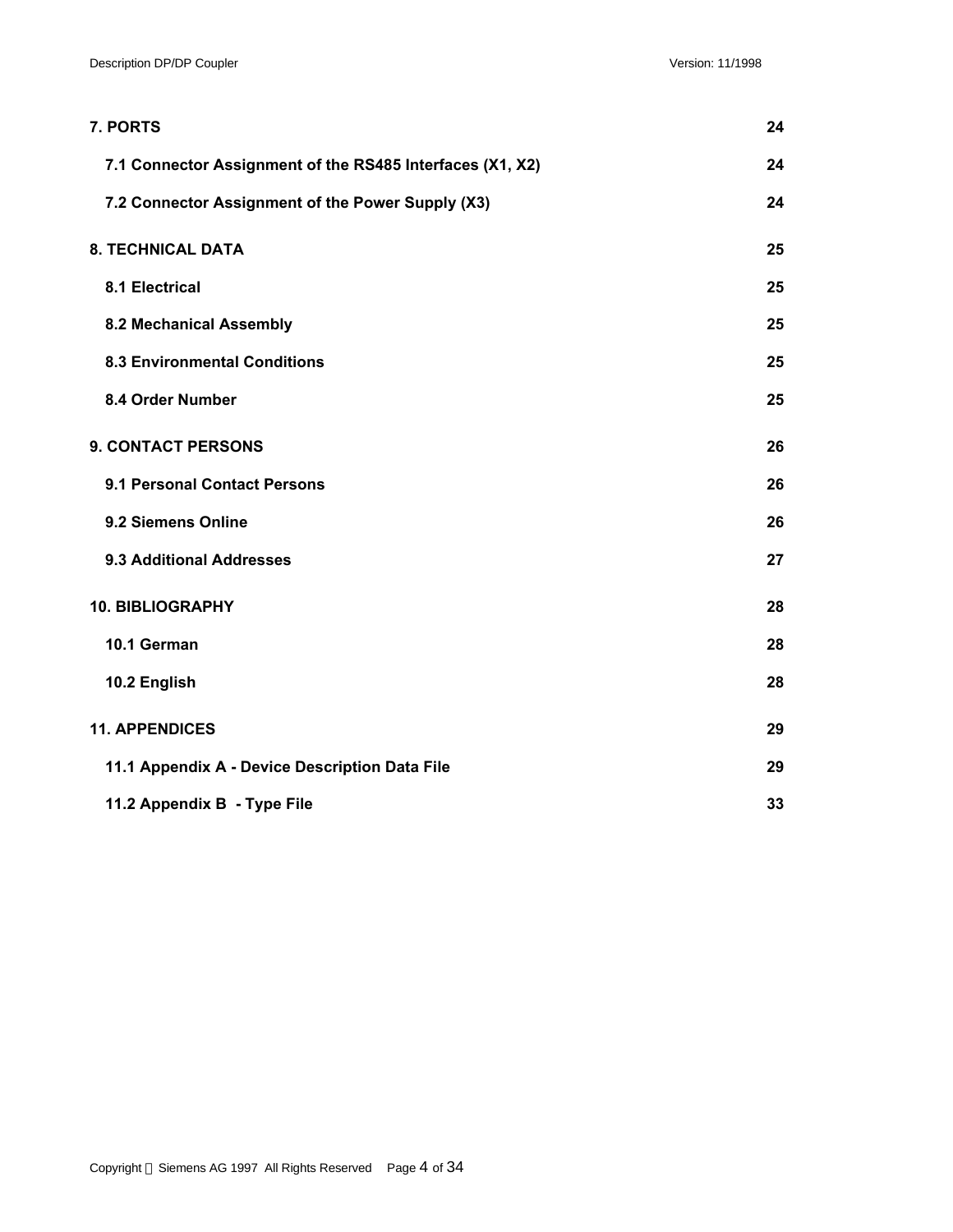# **1. Notes on CE Marking**

## *1.1 EU Guideline EMC 89/336/European Economic Community*

The following applies to the interface described in these operating instructions: Products that bear the CE marking meet the requirements of the EU Guideline 89/336/EWG "Electromagnetic Compatibility" and the harmonized European standards (EN) listed there.

According to the aforementioned EU Guideline, Article 10, the EU conformity declarations are kept at the disposal of the proper agencies at the following location:

*Siemens Aktiengesellschaft Automation Engineering Division AUT E147 Postfach 1954 D-92220 Amberg/Germany*

## *1.2 Areas of Application*

The interface modules are designed for industrial use, and meet the following requirements:

| <b>Area of Application</b> | <b>Requirements for</b>     |                       |  |  |  |
|----------------------------|-----------------------------|-----------------------|--|--|--|
|                            | <b>Emitted Interference</b> | Interference Immunity |  |  |  |
| Industrv                   | EN 50081-2 : 1993           | EN 50082-2 : 1995     |  |  |  |

With an individual permit, the interface module can also be used in residential areas (residential-, commercial- and trade sector, small industries).

| <b>Area of Application</b> | <b>Requirements for</b>     |                       |  |  |  |
|----------------------------|-----------------------------|-----------------------|--|--|--|
|                            | <b>Emitted Interference</b> | Interference Immunity |  |  |  |
| <b>Residential Area</b>    | Individual Permit           | EN 50082-1 : 1992     |  |  |  |

You'll have to get the individual permit from an agency or a testing center. In Germany, the Federal Agency for Postal Service and Telecommunication and its branches grant the individual permits.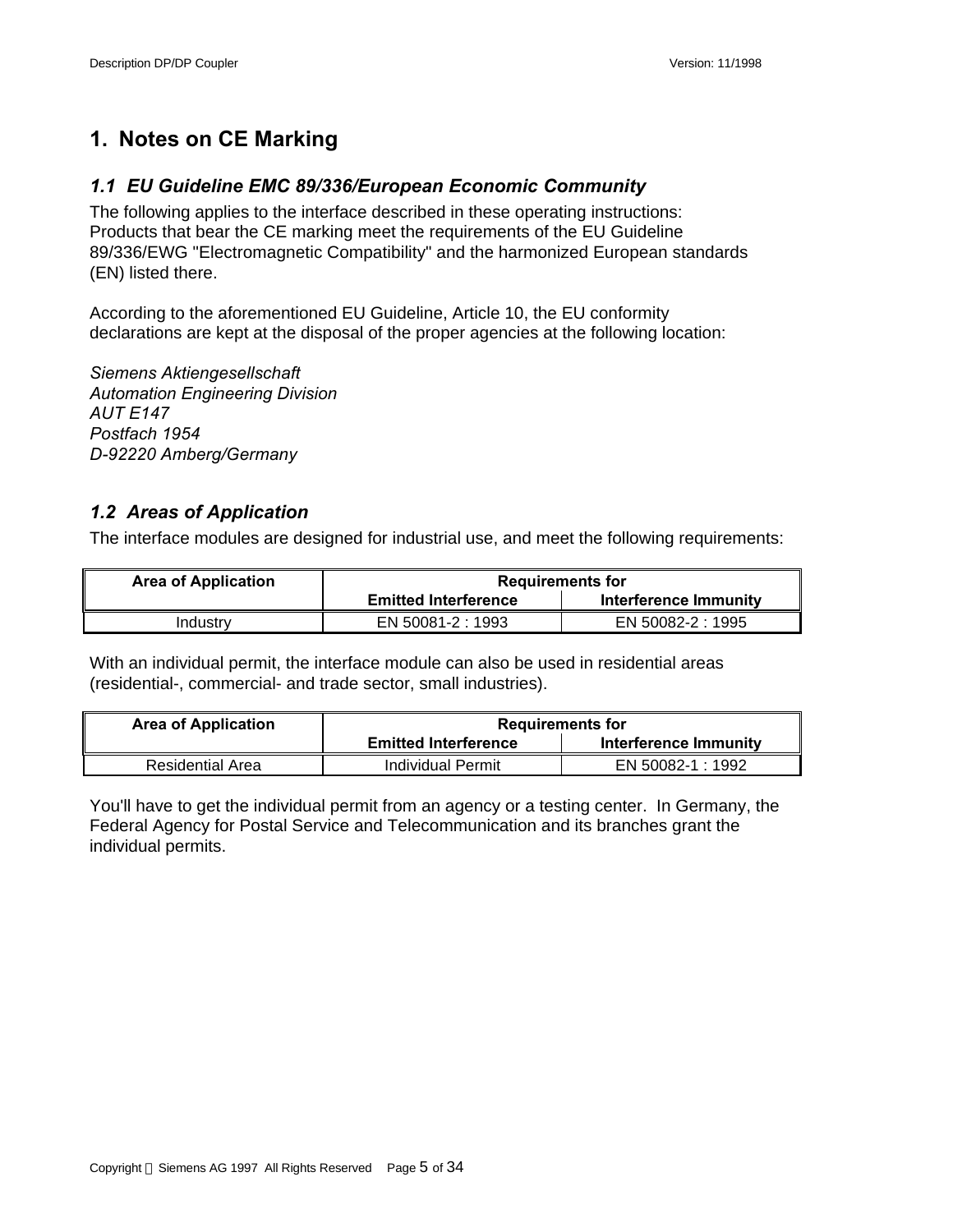## *1.3 Following the Installation Guidelines*

The DP/DP coupler meets the requirements if you do the following:

- 1. Follow the installation guidelines provided in the operating instructions for installation and operation.
- 2. In addition, follow the rules below for mounting the device and for working on cabinets.

## **1.3.1 Installing the Device**

Interface modules have to be installed in electrical apparatus rooms or in enclosed casings (for example, control boxes made of metal or plastic).

In addition, you have to ground the device and the control box (metal box), or at least the top hat rail (plastic box) to which the interface was attached.

## **1.3.2 Working on Cabinets**

To protect the modules from the discharge of static electricity, the employees have to discharge themselves electro-statically before opening cabinets or control boxes.

## *1.4 Note to the Manufacturer of Machines*

## **1.4.1 General**

The DP/DP coupler does not represent a machine in the sense of the EU Guideline "Machines". There is, for that reason, no conformity declaration regarding the EU Guideline "Machines" 89/392/EWG.

## **1.4.2 EU Guideline "Machines" 89/392/EWG**

The EU Guideline "Machines" 89/392/EWG regulates the requirements for a machine. A machine is defined there as a totality of connected parts or devices (refer also to EN292-1, Paragraph 3.1).

The DP/DP coupler is part of the electrical equipment of a machine, and the machine manufacturer has to include it in the process of the conformity declaration.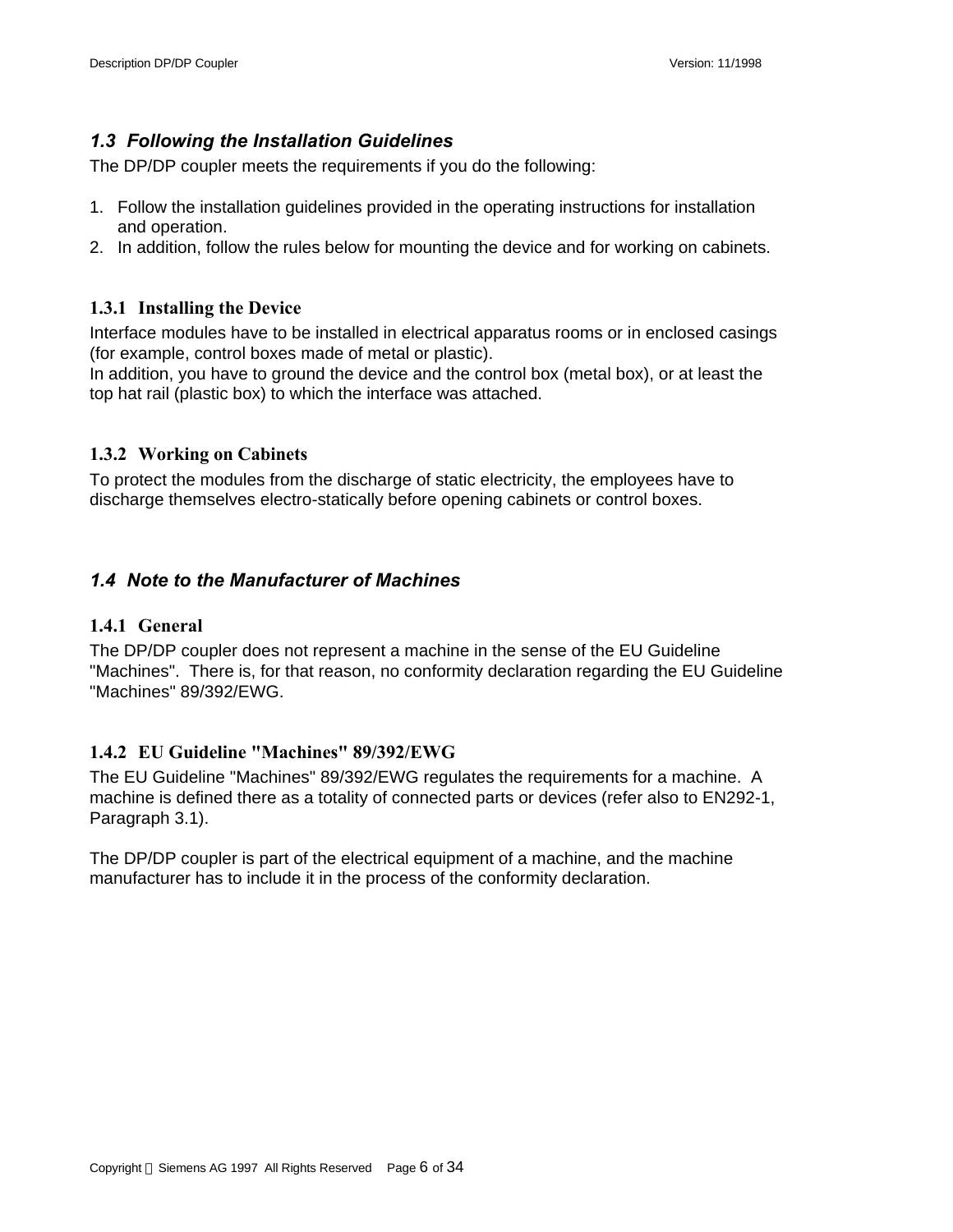# **2. General**

The DP/DP coupler is used for connecting two PROFIBUS DP networks, and to thus transmit data from the master of the one network to the master of the other. The maximum volume of data that can be transmitted is, in sum, 256 bytes. A maximum of 244 bytes can be transmitted in one direction.

Customary configuring tools can be used for configuration. There, the DP/DP coupler is configured as a modular slave. With the configuring mask, the desired length of the input and output data can be set. The output data of the one slave is transferred as input data to the respective other slave, and vice versa.



The figure below shows the mode of operation in principle.

Figure 1: Interfacing Two PROFIBUS DP Networks with the DP/DP Coupler

The following example shows that both networks are independent of each other. This means: a separate address for each PROFIBUS DP network has to be set. In the figure below, this is Address "3" for Network 1, and Address "50" for Network 2. In addition, in each network you can process with a different baudrate, since it is a question of images. Network 1 fills the output buffer more slowly than it is emptied by Network 2. Network 2 thus reads the identical data several times in succession. It is the other way around in the direction from Network 2 to Network 1. The output buffer is overwritten several times before it is emptied by Network 1. The data written last is thus always available. Note is to be taken that the input and output areas of both networks are harmonized with one another.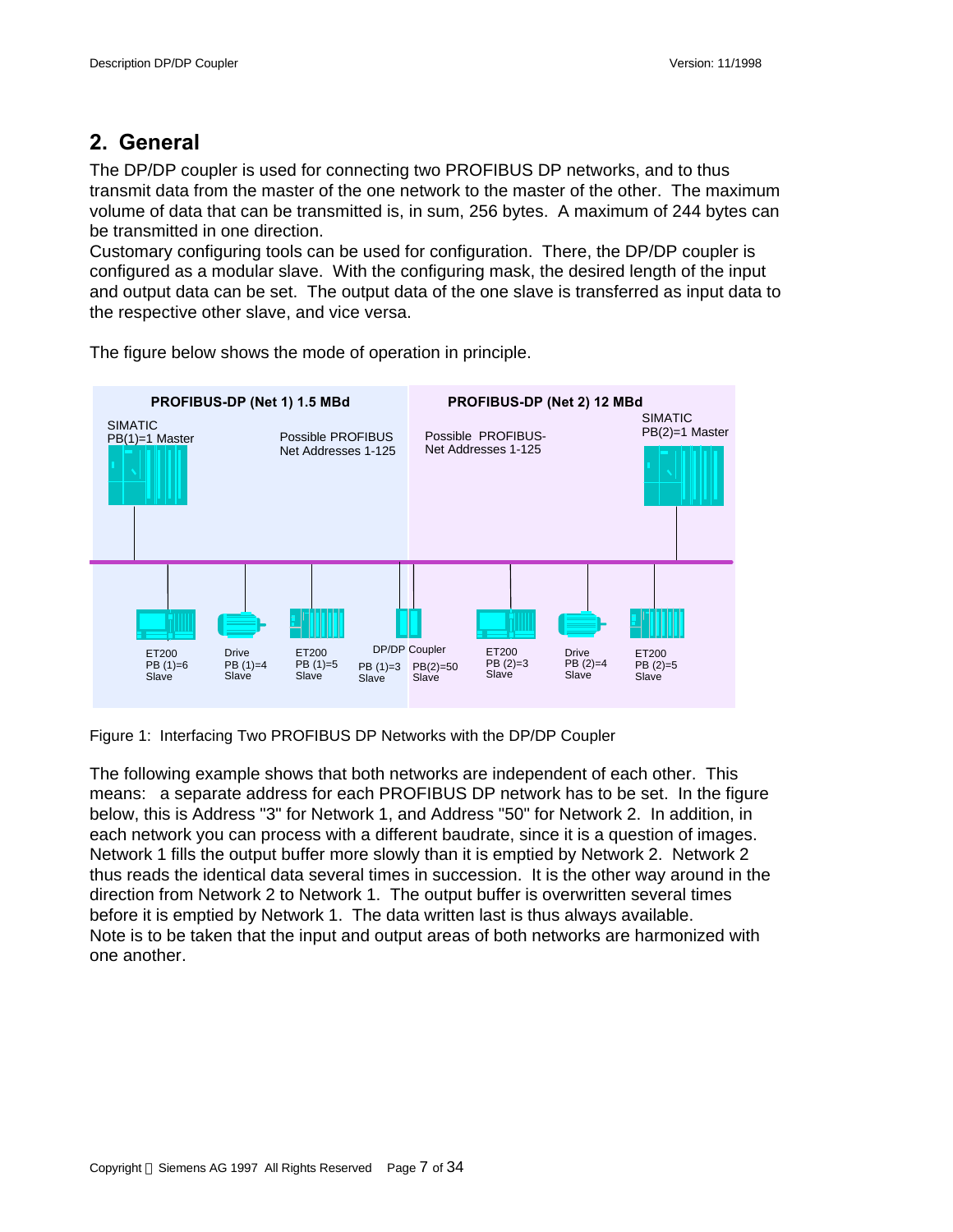## **Note:**

When configuring the DP/DP coupler, please make sure that both networks are configured independent of each other.

Since this can be done with completely different tools, no consistency check is possible.



Figure 2: Mode of Operation in Principle - Example

# **3. Settings on the Module**

## *3.1 Setting the Slave Address and Diagnostics*

The slave address for the two slaves is set independent of each other with DIP switches that are located on the top side of the device. The addresses should be set between 1 and 125.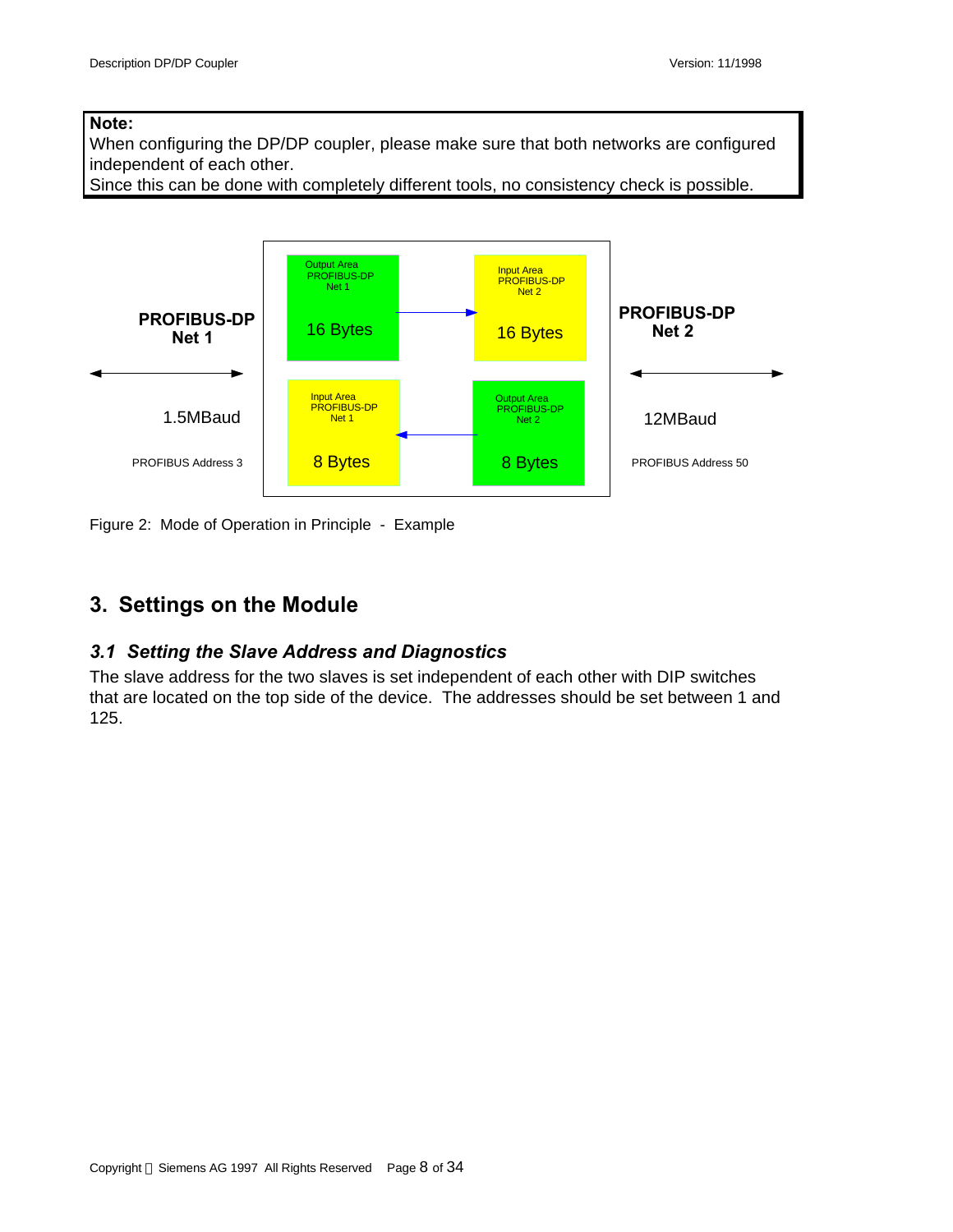#### *Example:*

For DP Network 1, Address 3 is to be set. Diagnosis = Yes. For DP Network 2, Address 50 is to be set. Diagnosis = No.



Figure 3: Top Side of Device - Example for Setting the PROFIBUS Addresses

## **Diagnostic:**

Dip switch for diagnostic set to "1" means:

Indication for the master on either side(wherever selected) that data are valid. The indication is done in the LSB of the first byte within the data exchange. The LSB is always "1". If the communication to the device will be interrupted the LSB would be "0" within the master interface.

The purpose of this bit is an easy and fast control for the application programm to know about the status of the Slave. For more detailed information the diagnostic can be used. Depending on the application and the selected master system this method of reporting a simple status information is an easy was to report "device existing or not". By using a master system which is able to handle diagnostic data this bit is not recommended to use.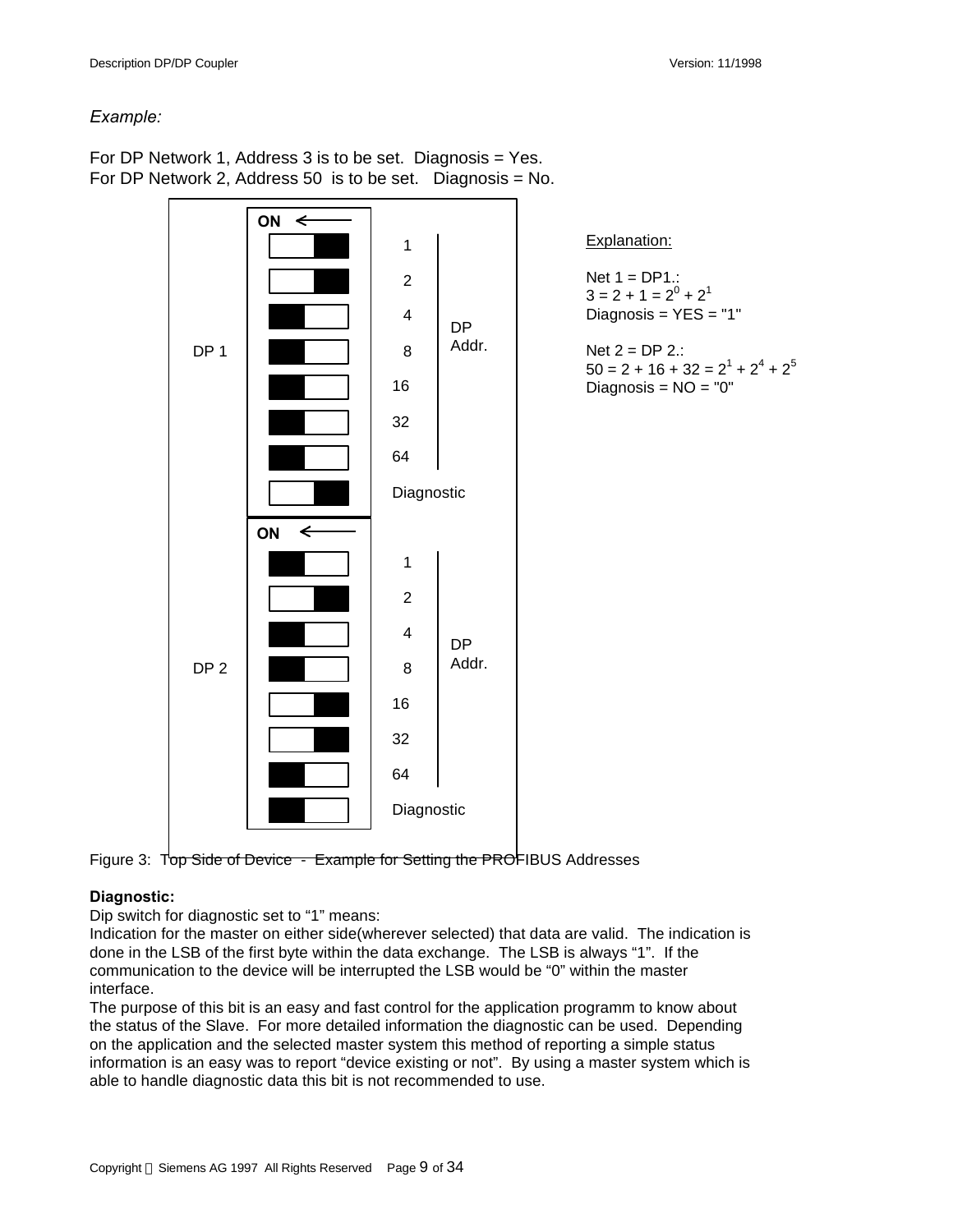## *3.2 LED Displays*



Figure 4: Front Side of the DP/DP Coupler with LEDs and PROFIBUS DP Connections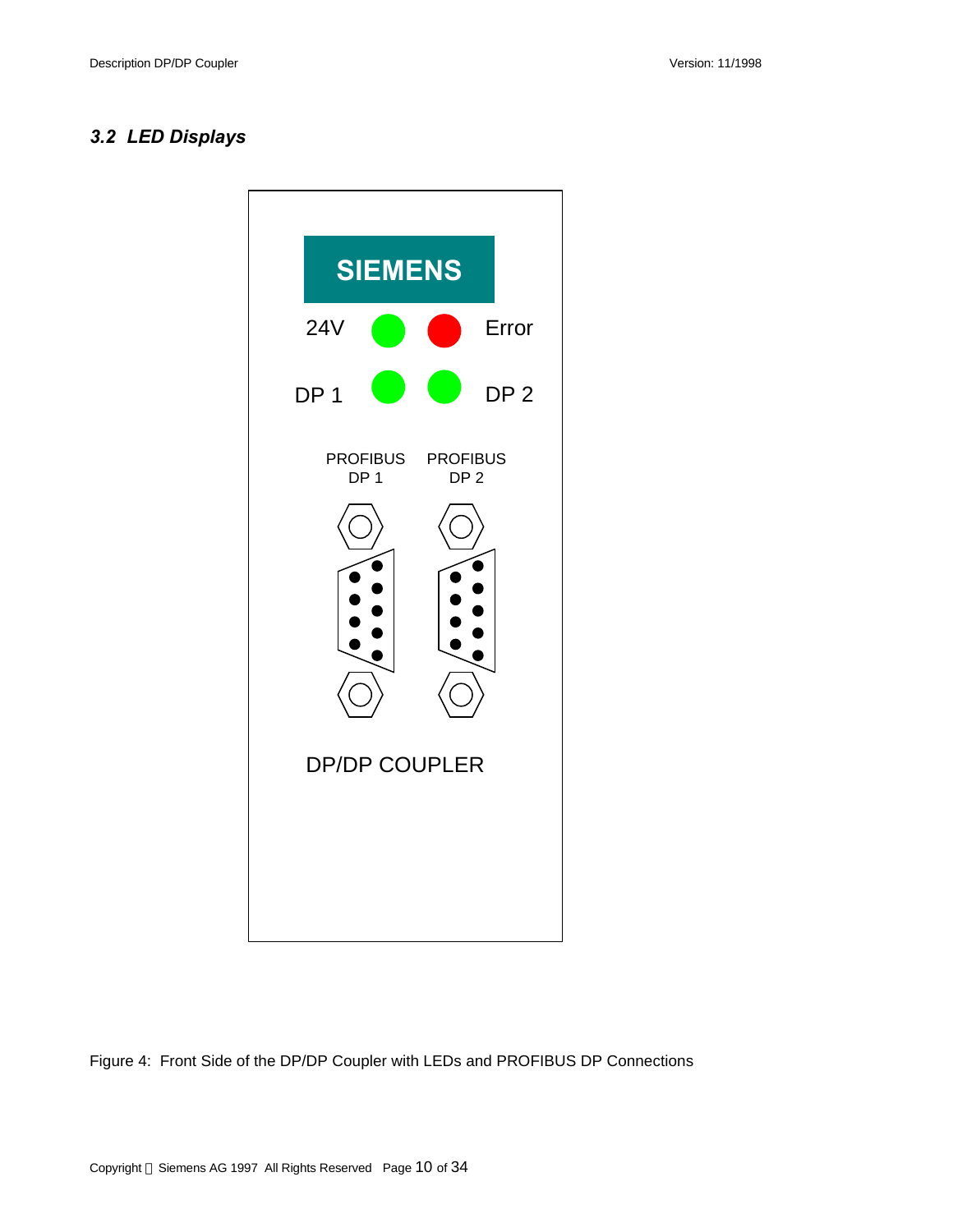The LEDs on the front side of the DP/DP coupler have the following meaning:

| LED             | <b>Color</b> | <b>Meaning</b>      | Possible Causes for the Error, and Remedy        |
|-----------------|--------------|---------------------|--------------------------------------------------|
| 24V             | green        | Check 24V Supply    | ON:                                              |
|                 |              |                     | 24V supply is applied and is OK                  |
|                 |              |                     | OFF:                                             |
|                 |              |                     | No 24V supply voltage                            |
| Error           | red          |                     | ON:                                              |
|                 |              |                     | The device is still in the initialization phase. |
|                 |              |                     | Grave error in device (exchange HW if            |
|                 |              |                     | necessary). Operation is not possible.           |
|                 |              |                     | OFF:                                             |
|                 |              |                     | Device is running; operation possible.           |
| DP <sub>1</sub> | green        | <b>Bus Activity</b> | ON:                                              |
|                 |              | Network 1           | Messages are running on the PROFIBUS DP          |
|                 |              |                     | Network 1 (w/o fault)                            |
|                 |              |                     | OFF:                                             |
|                 |              |                     | No messages are running on Network 1             |
| DP <sub>2</sub> | green        | <b>Bus Activity</b> | ON:                                              |
|                 |              | Network 2           | Messages are running on PROFIBUS DP              |
|                 |              |                     | Network 2 (w/o fault)                            |
|                 |              |                     | OFF:                                             |
|                 |              |                     | No messages are running on Network 2             |

## *3.3 Setting the Data Length*

The data length is set during configuration. No settings whatsoever are required on the hardware.

In the manual, configuring examples that deal with this topic are provided for the COM PROFIBUS and STEP7.

The coupler handles 256 Bytes as a maximum for Input and Output data. However the restriction on PROFIBUS is a maximum of 244 Bytes in one direction.

256 Bytes can be shared between In- and Outputs in demand of your application needs. As example:

240 Bytes Input, 16 Bytes Output or

20 Bytes Input, 80 Bytes Output or

2 Bytes Input, 12 Bytes Output or

128 Bytes Input, 128 Bytes Output or any other configuration up to a maximum of 256 Bytes.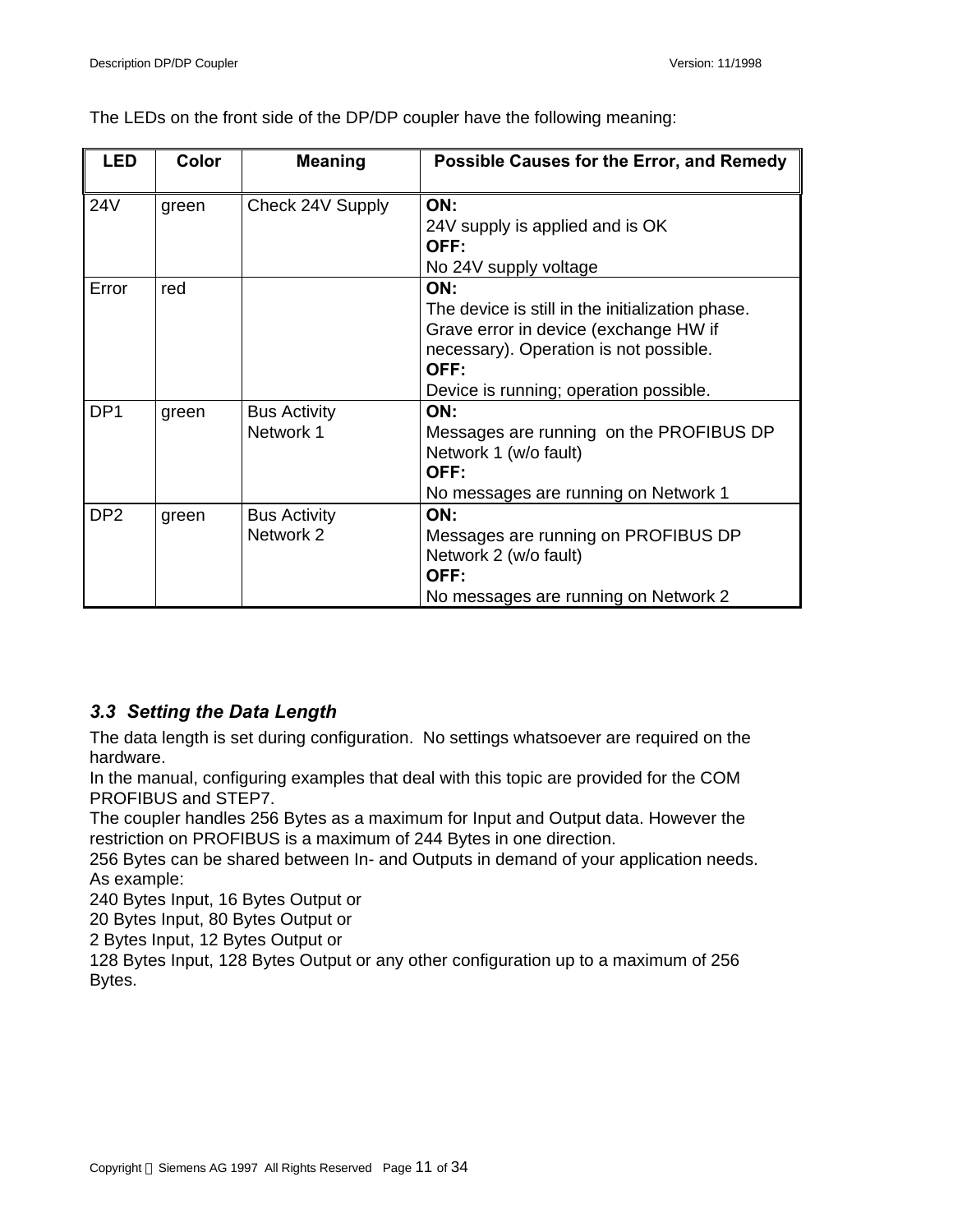# **4. Commissioning**

### **Note:**

Only trained personnel is to commission the DP/DP coupler, under adherence of the safety rules.

## *4.1 Components Needed*

To commission the DP/DP coupler, you need the following components:

- 1 x DP/DP coupler
- 2 x connector for PROFIBUS DP (refer to Catalog ST PI)
- PROFIBUS DP bus cable (refer to Catalog ST PI)
- 1 x 24VDC supply voltage
- Configuring tool for the DP master/s of both PROFIBUS DP networks

## *4.2 Installation*

The DP/DP coupler has the degree of protection IP20. It is thus suitable for installation in cabinets or control boxes. The device is simply snapped onto a 35mm top hat rail.

## *4.3 Commissioning*

In order to ensure correct operation and faultless functioning of the DP/DP coupler, the steps listed below must absolutely be followed for commissioning:

• *Setting the PROFIBUS Address*

The slave address for both slaves is set independent of each other, with the DIP switch that is located on the top side of the unit.

## **Note:**

Please be sure that you are setting Addresses 1 to 125 only. Other addresses are not permitted on PROFIBUS DP.

Please be also sure that the addresses set on the hardware agree with those used in the software.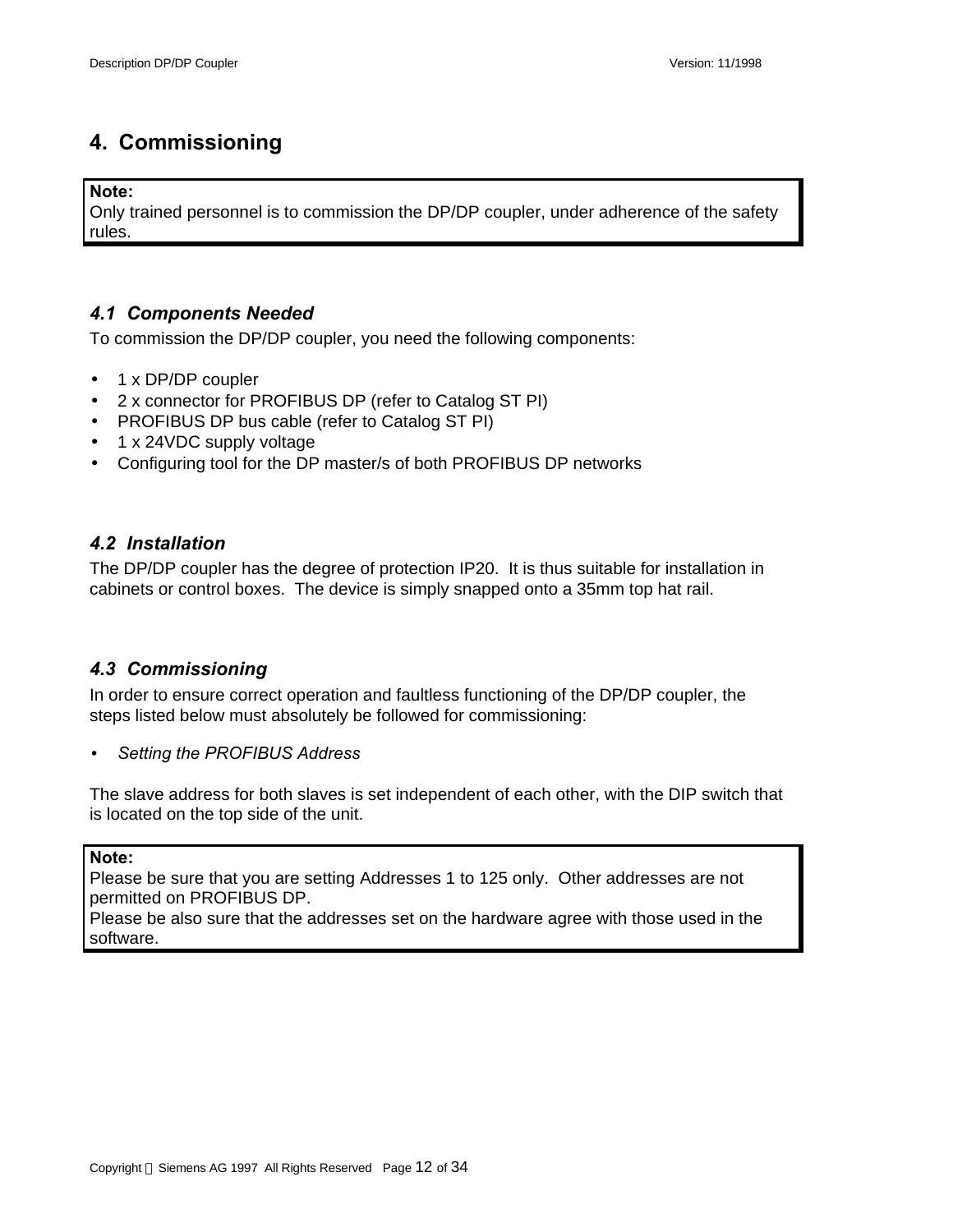• *Connection to the PROFIBUS DP Networks*

Connect the DP/DP coupler to the two networks at the two PROFIBUS DP interfaces.

• *Connecting the 24V Supply Voltage*

Connect the 24V supply voltage to the terminals (X3) provided for this.

• *Shield Connection*

For connection to PROFIBUS DP, use only the connectors (refer to Catalog ST PI) intended for this. Via these connectors, faultless grounding of the shield is ensured. In addition, the shield of the bus cable has to be intercepted on a shield terminal immediately after entering the cabinet or the control box, and to be grounded largesurfaced. In addition to this, take note of the pertinent installation guidelines for PROFIBUS DP.

• *Configuring*

For configuring the DP/DP coupler, a Device Description Data File is included with the unit. Integrate this device description data file into your configuring tool. This procedure is described in more detail for STEP7 and COM PROFIBUS, the two configuring tools by Siemens.

## **Note:**

The current device description data file is included with the DP/DP coupler on a diskette. If needed, the device description data file can also be loaded free of charge through:

| $\bullet$ Mailbox:  | (++49) 0911 / 73 79 72    |
|---------------------|---------------------------|
| $\bullet$ Internet: | http://www.aut.siemens.de |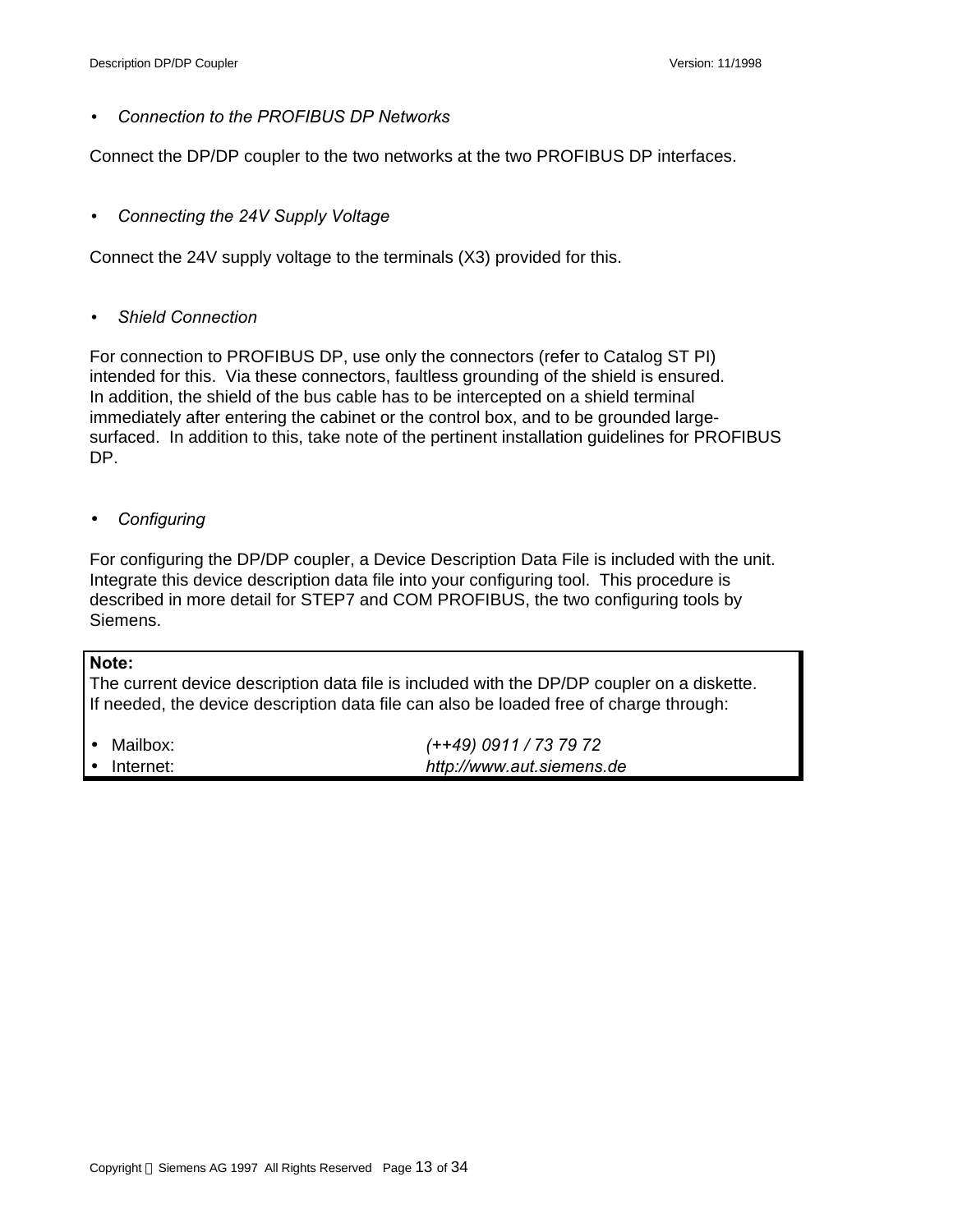# **5. Configuring with COM PROFIBUS**

## *5.1 Handling the Device Description Data File and the Type File*

With the DP/DP coupler, a diskette is included which contains the device description data file and the type file.

You need these files for integrating the DP/DP coupler in COM. The following assignment applies:

| <b>File</b>                    | <b>Version</b> | To be Used for             |  |  |
|--------------------------------|----------------|----------------------------|--|--|
|                                |                |                            |  |  |
| <b>SIEM8070.GSD</b>            | GSD_Revi-      | COM PROFIBUS starting with |  |  |
| (Device Description Data File) | $sion = 1$     | Version V3.0               |  |  |
|                                | (15 Sep 1997)  |                            |  |  |
| SI8070AX.200                   | V5.x           | COM ET200 Windows V2.1     |  |  |
| (Type File)                    | (16 June1997)  |                            |  |  |

So that you can utilize the DP/DP coupler together with the COM, copy the file *SIEM8070.GSD* from the diskette to directory *C:\COMPB3x\GSD* (destination directory where you installed the COM PROFIBUS).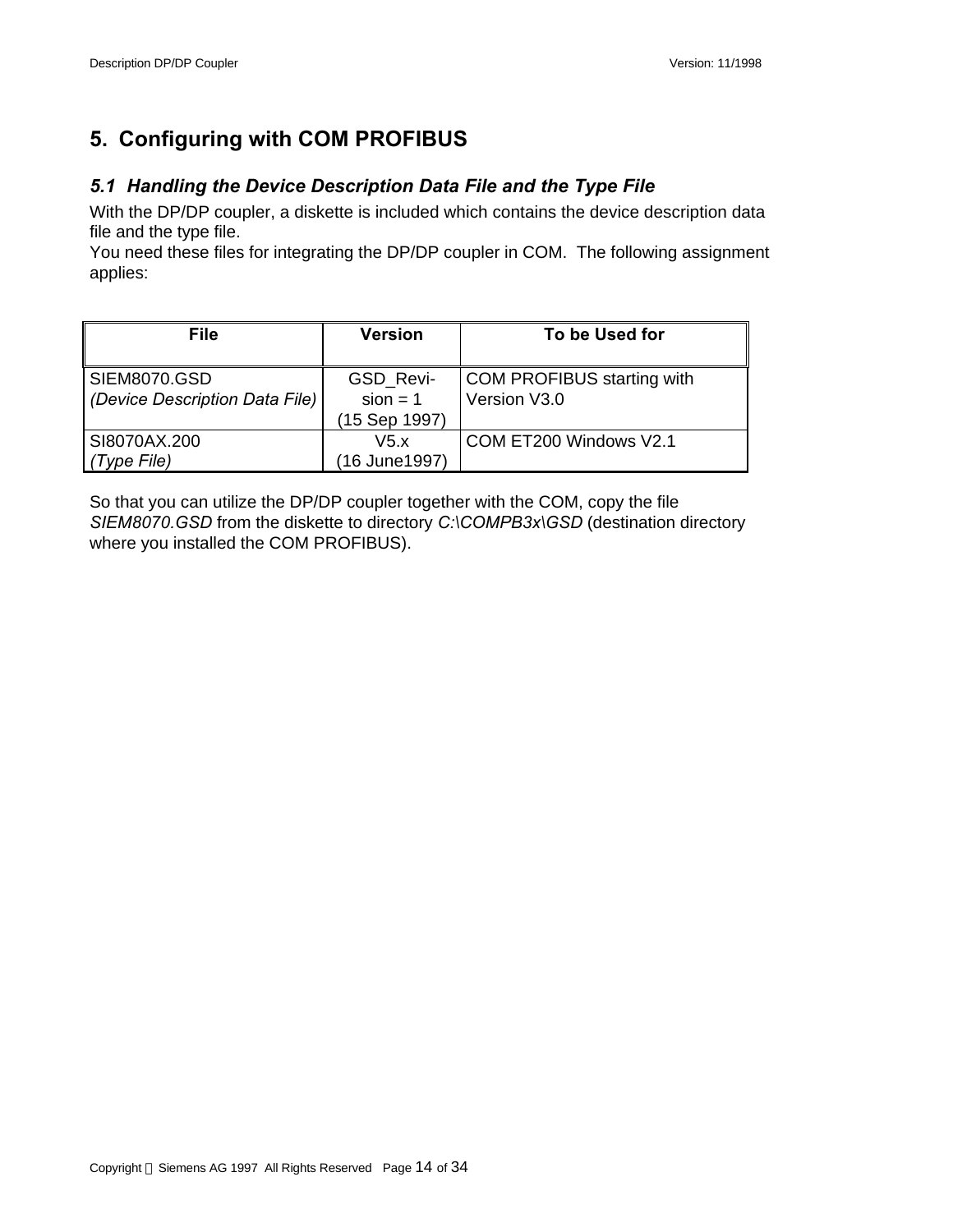## *5.2 Configuration Example*

Using an IM308-C, assigning parameters to and configuring the DP/DP coupler with COM PROFIBUS is explained below.

First, start the COM Profibus and set up a new master system via the menu *<File>, <New>.* Then, select the IM308-C. On the menu bar located to the right, select the key *"Other"* . A window will open in which the DP/DP coupler is located. Select the coupler by double clicking on the line " DP-Gateway 6ES7 158 - 0AD00-0XA0".



As a result, the station is interfaced with the master system. By double clicking on this station, the window with the *Slave Features* is opened. Now, activate the button "Configuring". As a result, the window "*Configuring DP Gateway*" will appear on the screen.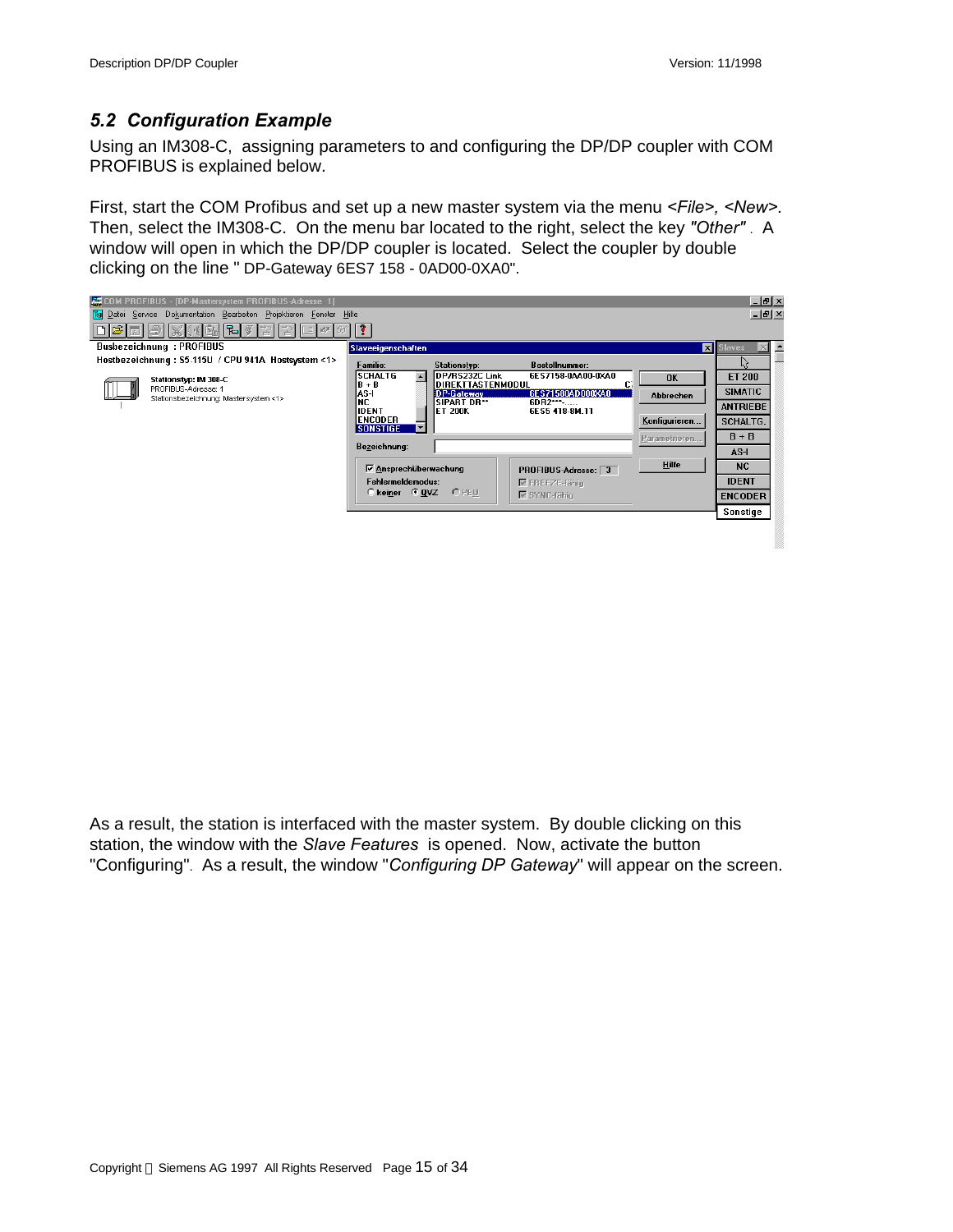| ê<br>التا<br><b>Busbezeichnung: PROFIBUS</b>                                                                       | $ F - \sqrt{2}$<br>$X$ $\rightarrow$<br>Hostbezeichnung: S5-115U / CPU 941A Hostsystem <1> | sO        | Ţ<br>Slaveeigenschaften    |                                                                     |                            |                          |                                                                                                                                | $\vert x \vert$                                          | <b>Slaves</b><br>い                                  |
|--------------------------------------------------------------------------------------------------------------------|--------------------------------------------------------------------------------------------|-----------|----------------------------|---------------------------------------------------------------------|----------------------------|--------------------------|--------------------------------------------------------------------------------------------------------------------------------|----------------------------------------------------------|-----------------------------------------------------|
|                                                                                                                    | Stationstyp: IM 308-C<br>PROFIBUS-Adresse: 1<br>Stationsbezeichnung: Mastersystem <1>      |           | Familie:<br><b>GATEWAY</b> |                                                                     | Stationstyp:<br>DP-Gateway |                          | <b>Bestellnummer:</b><br>6ES71580AD000XA0                                                                                      | <b>OK</b><br>Abbrechen                                   | <b>ET 200</b><br><b>SIMATIC</b><br><b>ANTRIEBE</b>  |
|                                                                                                                    |                                                                                            |           |                            |                                                                     |                            |                          |                                                                                                                                | Konfigurieren                                            | SCHALTG.                                            |
|                                                                                                                    | <b>Stationstyp: DP-Gateway</b>                                                             |           | Bezeichnung:               |                                                                     |                            |                          |                                                                                                                                | Parametrieren.                                           | $B + B$                                             |
| <b>SONSTIGE</b>                                                                                                    | PROFIBUS-Adresse: 3<br>Stationsbezeichnung:                                                |           |                            | <b>▽ Ansprechüberwachung</b><br>Fehlermeldemodus:<br>C keiner G QVZ | $C$ PEU                    |                          | PROFIBUS-Adresse: 3<br><b>▽ FREEZE-fähig</b><br><b>Ⅳ</b> SYNC-fähig                                                            | Hilfe                                                    | AS-I<br><b>NC</b><br><b>IDENT</b><br><b>ENCODER</b> |
| Konfigurieren: DP-Gateway                                                                                          | #3                                                                                         |           |                            |                                                                     |                            |                          | $\mathbf{x}$                                                                                                                   |                                                          | Sonstige                                            |
| Kennung<br>$\bf{0}$<br>1<br>$\overline{2}$<br>3<br>4<br>5<br>6<br>$\overline{I}$<br>8<br>9<br>10<br>11<br>12<br>13 | <b>Bestellnummer</b>                                                                       | Kommentar |                            | E-Adr.                                                              | A-Adr.                     | $\overline{\phantom{a}}$ | <b>OK</b><br>Abbrechen<br>Bestellnr.<br>Kennung<br>Daten<br>Reservieren<br>Autoadr.<br>Löschen<br>Adr.-Raum<br>Param.<br>Hilfe |                                                          |                                                     |
|                                                                                                                    | Kennungseingabe über Tastatur oder Doppelklick                                             |           |                            |                                                                     |                            |                          |                                                                                                                                | E:0%<br>$A:0\%$<br><b>MAR</b> Paint Shop Pro - [Auswahl] | Offline<br>$\sqrt{2}$ 13.37                         |

Now, position the cursor on the field *"Identification 0"*, and then activate the button *"Order Number"*.This will open the window *"Selection via Order Number for Slot 0"*. Here, you can set up the input and output areas for the DP/DP coupler. In our example, a DP/DP coupler is defined that is to have 16 bytes output and 8 bytes input in this network (here Network 1). This means, the master of this network (IM308-C) can send 16 bytes to the second network, and it can receive 8 bytes from this second network.

By double clicking on the entry "16 Bytes Output", you define the length of the first slot. The fields "Identification" and "Order Number" are then filled in automatically. In addition, a wildcard for the output address is set up.

Next, specify the input range by double clicking on the line "8 Bytes Input". Here also, the fields "Identification" and "Order Number" are filled in automatically, and a wildcard for the input address is set up.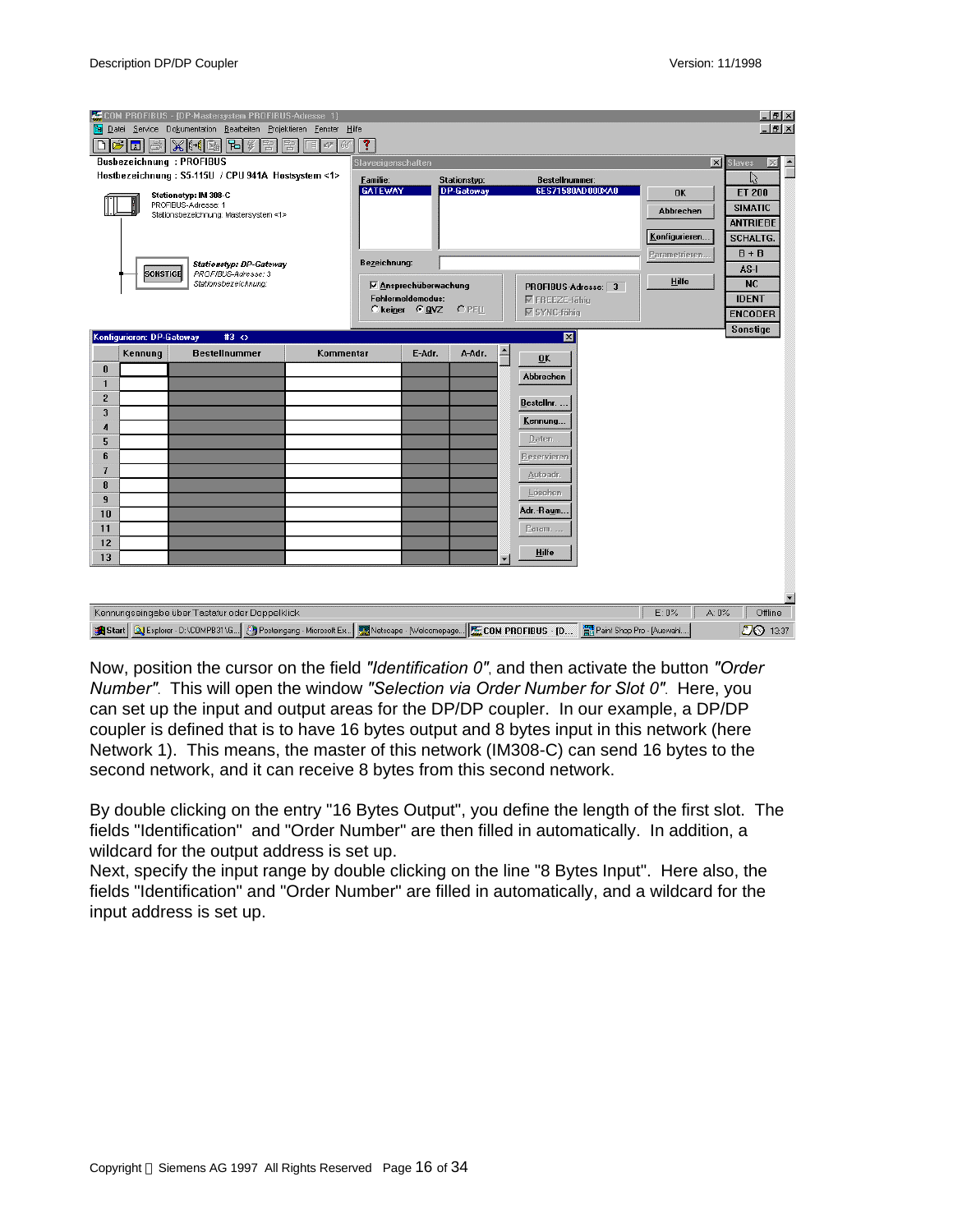|                           | A)<br>التا      | <b>AT COM PROFIBUS</b> - [DP-Mastersystem PROFIBUS-Adresse 1]<br>Be Datei Service Dokumentation Bearbeiten Projektieren Fenster Hilfe<br>$ F - \frac{1}{2}$<br>$X$ $\blacksquare$ |           | ?                  |                              |                                                |                                              |                  |                                  | $  H $ $\times$<br>$ B$ $\times$ |
|---------------------------|-----------------|-----------------------------------------------------------------------------------------------------------------------------------------------------------------------------------|-----------|--------------------|------------------------------|------------------------------------------------|----------------------------------------------|------------------|----------------------------------|----------------------------------|
|                           |                 | <b>Busbezeichnung : PROFIBUS</b>                                                                                                                                                  |           | Slaveeigenschaften |                              |                                                |                                              |                  | $\vert x \vert$<br><b>Slaves</b> |                                  |
|                           |                 | Hostbezeichnung: S5-115U / CPU 941A Hostsystem <1>                                                                                                                                |           | Familie:           |                              | Stationstyp:                                   | <b>Bestellnummer:</b>                        |                  | い                                |                                  |
|                           |                 | Stationstyp: IM 308-C                                                                                                                                                             |           | <b>GATEWAY</b>     |                              | DP-Gateway                                     | 6ES71580AD000XA0                             | <b>OK</b>        | <b>ET 200</b>                    |                                  |
|                           |                 | PROFIBUS-Adresse: 1                                                                                                                                                               |           |                    |                              |                                                |                                              | Abbrechen        | <b>SIMATIC</b>                   |                                  |
|                           |                 | Stationsbezeichnung: Mastersystem <1>                                                                                                                                             |           |                    |                              |                                                |                                              |                  | <b>ANTRIEBE</b>                  |                                  |
|                           |                 |                                                                                                                                                                                   |           |                    |                              |                                                |                                              | Konfigurieren    | SCHALTG.                         |                                  |
|                           |                 |                                                                                                                                                                                   |           |                    |                              |                                                |                                              | Parametrieren.   | $B + B$                          |                                  |
|                           |                 | <b>Stationstyp: DP-Gateway</b>                                                                                                                                                    |           | Bezeichnung:       |                              |                                                |                                              |                  | $AS-I$                           |                                  |
|                           | <b>SONSTIGE</b> | PROFIBUS-Adresse: 3<br>Stationsbezeichnung:                                                                                                                                       |           |                    | <b>▽ Ansprechüberwachung</b> |                                                |                                              | <b>Hilfe</b>     | <b>NC</b>                        |                                  |
|                           |                 |                                                                                                                                                                                   |           |                    | Fehlermeldemodus:            |                                                | PROFIBUS-Adresse: 3<br><b>Ⅳ</b> FREEZE-fähig |                  | <b>IDENT</b>                     |                                  |
|                           |                 |                                                                                                                                                                                   |           |                    | C keiner G QVZ               | CPEU                                           | <b>Ⅳ</b> SYNC-fähig                          |                  | <b>ENCODER</b>                   |                                  |
|                           |                 |                                                                                                                                                                                   |           |                    |                              |                                                |                                              |                  | Sonstige                         |                                  |
| Konfigurieren: DP-Gateway |                 | $#3$ <>                                                                                                                                                                           |           |                    |                              |                                                | $\vert x \vert$                              |                  |                                  |                                  |
|                           | Kennung         | <b>Bestellnummer</b>                                                                                                                                                              | Kommentar |                    | E-Adr.                       | A-Adr.                                         | OK                                           |                  |                                  |                                  |
| $\bf{0}$                  |                 |                                                                                                                                                                                   |           |                    |                              |                                                |                                              |                  |                                  |                                  |
| 1                         |                 |                                                                                                                                                                                   |           |                    |                              |                                                | Abbrechen                                    |                  |                                  |                                  |
| $\overline{c}$            |                 |                                                                                                                                                                                   |           |                    |                              |                                                | Bestellnr                                    |                  |                                  |                                  |
| 3                         |                 |                                                                                                                                                                                   |           |                    |                              |                                                |                                              |                  |                                  |                                  |
| 4                         |                 |                                                                                                                                                                                   |           |                    |                              |                                                | Kennung                                      |                  |                                  |                                  |
| 5                         |                 |                                                                                                                                                                                   |           |                    |                              |                                                | Auswahl über Bestellnummer für Slot 0        | $\mathbf{x}$     |                                  |                                  |
| 6                         |                 |                                                                                                                                                                                   |           |                    |                              | 1 Byte Input                                   |                                              |                  |                                  |                                  |
| 7                         |                 |                                                                                                                                                                                   |           |                    |                              | 2 Bytes Input                                  |                                              | Übernehmen       |                                  |                                  |
| 8                         |                 |                                                                                                                                                                                   |           |                    |                              | 4 Bytes Input<br><b>8 Bytes Input</b>          |                                              | <b>Schließen</b> |                                  |                                  |
| 9                         |                 |                                                                                                                                                                                   |           |                    |                              | <b>16 Bytes Input</b>                          |                                              |                  |                                  |                                  |
| 10                        |                 |                                                                                                                                                                                   |           |                    |                              | 1 Byte Output<br><b>2 Bytes Output</b>         |                                              | Hilfe            |                                  |                                  |
| 11                        |                 |                                                                                                                                                                                   |           |                    |                              | <b>4 Bytes Output</b><br><b>8 Bytes Output</b> |                                              |                  |                                  |                                  |
| 12                        |                 |                                                                                                                                                                                   |           |                    |                              | <b>16 Bytes Output</b>                         |                                              |                  |                                  |                                  |
| 13                        |                 |                                                                                                                                                                                   |           |                    |                              |                                                |                                              |                  |                                  |                                  |
|                           |                 |                                                                                                                                                                                   |           |                    |                              |                                                |                                              |                  |                                  |                                  |
|                           |                 |                                                                                                                                                                                   |           |                    |                              |                                                |                                              |                  |                                  |                                  |
|                           |                 |                                                                                                                                                                                   |           |                    |                              |                                                |                                              |                  |                                  |                                  |
|                           |                 | Kennungseingabe über Tastatur oder Doppelklick                                                                                                                                    |           |                    |                              |                                                |                                              | E:0%             | $A:0\%$                          | Offline                          |
|                           |                 |                                                                                                                                                                                   |           |                    |                              |                                                |                                              |                  | 20台 13:44                        |                                  |

Now, you can manually fill in the reserved fields for the input- and output address, or utilize COM's automatic addressing. Automatic addressing has the advantage that the COM manages the addresses itself, and optimum utilization of the address space is guaranteed. For this, first position the cursor on the button *"I-Addr"* and then on the button *"Auto-Addr"*. The COM will now automatically enter the next free address. Then, repeat this operation for the output address.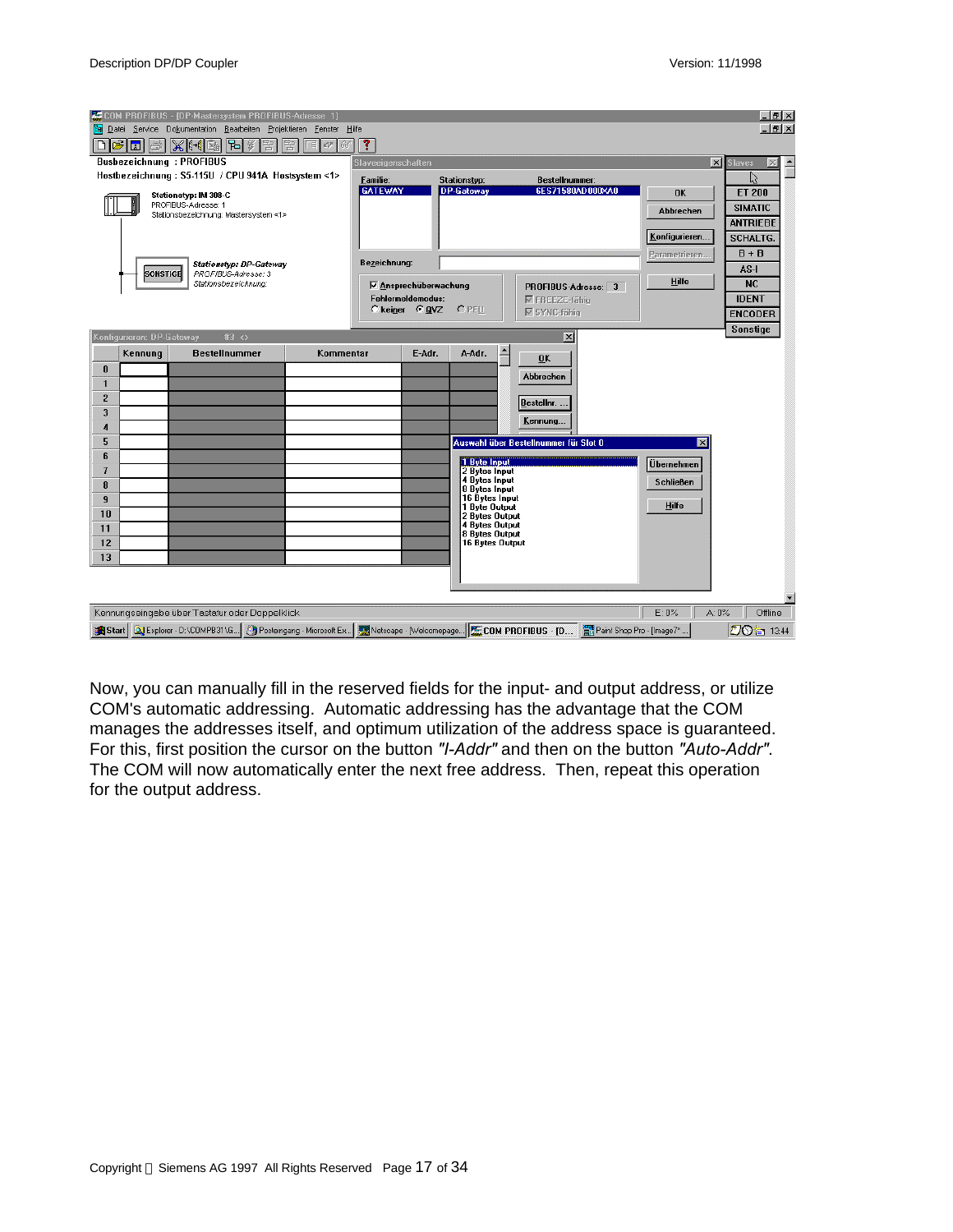| $\mathbf{E}[\mathbf{u}]$<br>$\Box$                                                                                  | ê                                    | <b>ATCOM PROFIBUS</b> - [DP-Mastersystem PROFIBUS-Adresse 1]<br><b>Ba Datei Service Dokumentation Bearbeiten Projektieren Fenster Hilfe</b><br>$ F - \mathscr{F} $<br>$X$ $\mathbb{H}$ $\mathbb{R}$<br><b>Busbezeichnung : PROFIBUS</b><br>Hostbezeichnung: S5-115U / CPU 941A Hostsystem <1><br>Stationstyp: IM 308-C<br>PROFIBUS-Adresse: 1<br>Stationsbezeichnung: Mastersystem <1> | 껆<br>s07  | ?<br>Slaveeigenschaften<br><b>Eamilie:</b><br><b>GATEWAY</b> |                                                                | Stationstyp:<br>DP-Gateway | <b>Bestellnummer:</b><br>6ES71580AD000XA0                                                                                                                                     | <b>OK</b><br>Abbrechen<br>Konfigurieren | $-10 \times$<br>$-10 \times$<br>$\vert x \vert$<br>Slaves<br>い<br><b>ET 200</b><br><b>SIMATIC</b><br><b>ANTRIEBE</b><br>SCHALTG.<br>$B + B$ |
|---------------------------------------------------------------------------------------------------------------------|--------------------------------------|----------------------------------------------------------------------------------------------------------------------------------------------------------------------------------------------------------------------------------------------------------------------------------------------------------------------------------------------------------------------------------------|-----------|--------------------------------------------------------------|----------------------------------------------------------------|----------------------------|-------------------------------------------------------------------------------------------------------------------------------------------------------------------------------|-----------------------------------------|---------------------------------------------------------------------------------------------------------------------------------------------|
|                                                                                                                     | <b>SONSTIGE</b>                      | <b>Stationstyp: DP-Gateway</b><br>PROFIBUS-Adresse: 3<br>Stationsbezeichnung:                                                                                                                                                                                                                                                                                                          |           | Bezeichnung:                                                 | Ansprechüberwachung<br>Fehlermeldemodus:<br>$C$ keiner $C$ QVZ | CPEU                       | PROFIBUS-Adresse: 3<br>$\nabla$ FREEZE-fähig<br><b>Ⅳ</b> SYNC-fähig                                                                                                           | Parametrieren.<br>Hilfe                 | AS-I<br>NC.<br><b>IDENT</b><br><b>ENCODER</b>                                                                                               |
| 175<br>$\bf{0}$<br>151<br>1<br>$\mathbf{2}$<br>3<br>4<br>5<br>6<br>7<br>8<br>$\overline{9}$<br>10<br>11<br>12<br>13 | Konfigurieren: DP-Gateway<br>Kennung | #3 <<br><b>Bestellnummer</b><br>16 Bytes Output<br>8 Bytes Input                                                                                                                                                                                                                                                                                                                       | Kommentar |                                                              | E-Adr.<br>P000                                                 | A-Adr.<br>P000             | $\mathbf{x}$<br>0 <sup>K</sup><br>Abbrechen<br>Bestellnr<br>Kennung<br>Daten<br>Reservieren<br>Autoadr.<br>Löschen<br>Adr.-Raum<br>Param<br>Hilfe<br>$\overline{\phantom{a}}$ |                                         | Sonstige                                                                                                                                    |
|                                                                                                                     | <bereich><addr></addr></bereich>     | bereich: P,Q<br>addr:000-255<br>19 Start   QJ Explorer - D:\\COMPB31\G   @Posteingang - Microsoft Ex   @Netscape - [\/velcomepage   75 COM PROFIBUS - [D                                                                                                                                                                                                                               |           |                                                              |                                                                |                            |                                                                                                                                                                               | E:0%<br>Paint Shop Pro - [Image7"       | A: 0%<br>Offline<br>$2001 - 1346$                                                                                                           |

You are now done configuring the DP/DP coupler. Close all windows and save the file.

If the second network is also equipped with an IM308-C as master, set up a second file and repeat the steps mentioned above.

Next, the configuration in a network with a SIMATIC S7 control is discussed. It is assumed that the first network, as described above, exists.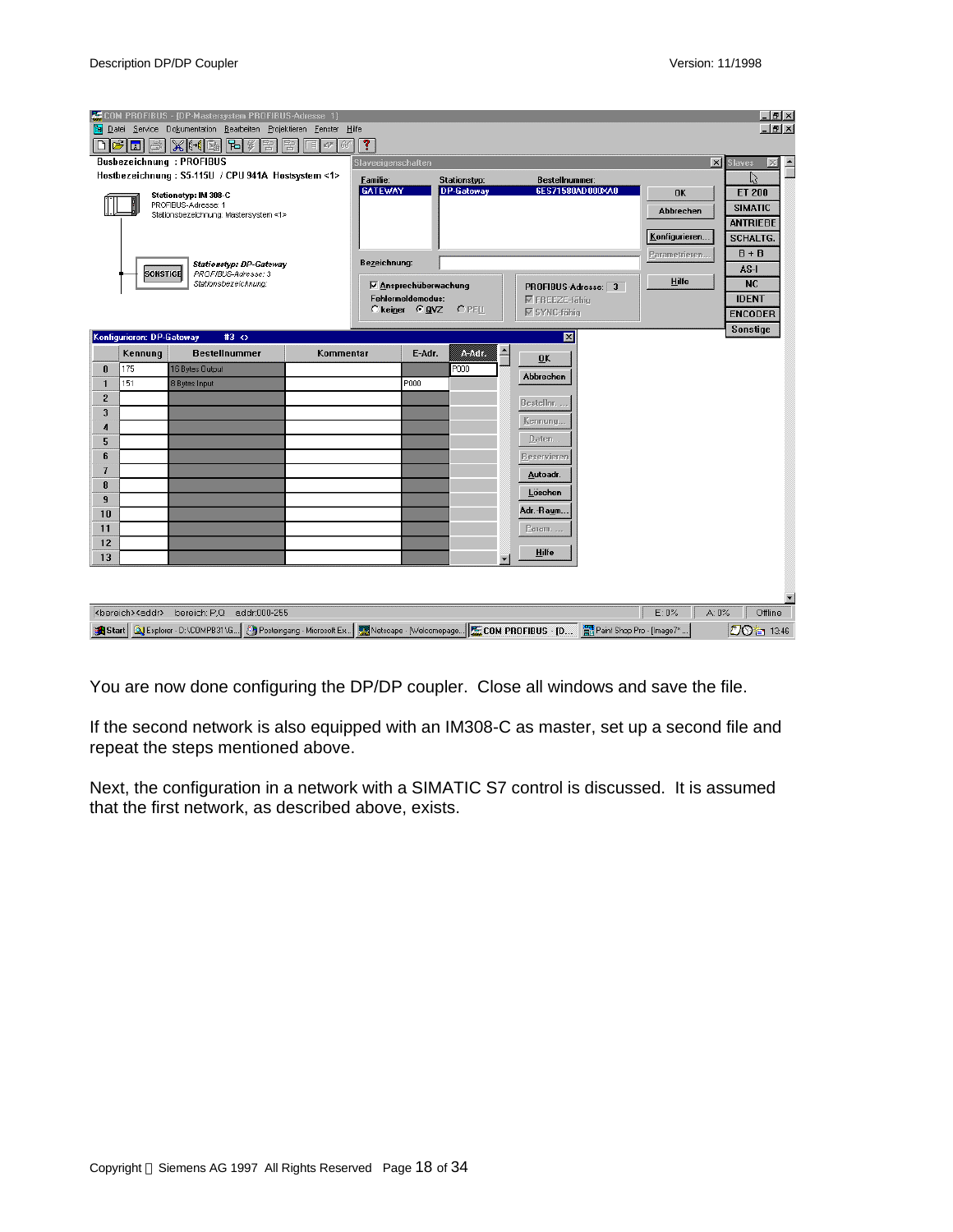# **6. Configuring with STEP7**

## *6.1 Handling the Device Description Data File*

With the DP/DP coupler, a diskette is included that contains the device description data file and the type file.

These files are needed for integrating the DP/DP coupler in STEP7. The following assignment applies:

| <b>File</b>                                           | <b>Version</b>                             | To be used for                      |
|-------------------------------------------------------|--------------------------------------------|-------------------------------------|
| <b>SIEM8070.GSD</b><br>(Device Description Data File) | GSD_Revi-<br>$sion = 1$<br>(15 Sept. 1997) | STEP7 starting with<br>Version V3.0 |
| SI8070AX.200<br>(Type File)                           | V5.x<br>(16 June 1997)                     | STEP7 up to Version V3.0            |

So that you can utilize the DP/DP coupler together with STEP7, copy the file *SIEM8070.GSD* from the diskette to directory *C:\STEP7\S7DATA\GSD* (destination directory where you installed STEP7).

## *6.2 Configuring Example*

Using STEP7 V4.0, configuring the DP/DP coupler is demonstrated. It is assumed that it is the second network that is to process appropriately with the network which was generated previously with the COM PROFIBUS.

First, establish a project in the known manner. In our example, the DP master is to be a CPU315-2DP. The description starts after all necessary preparatory work has been completed, and the master system is opened.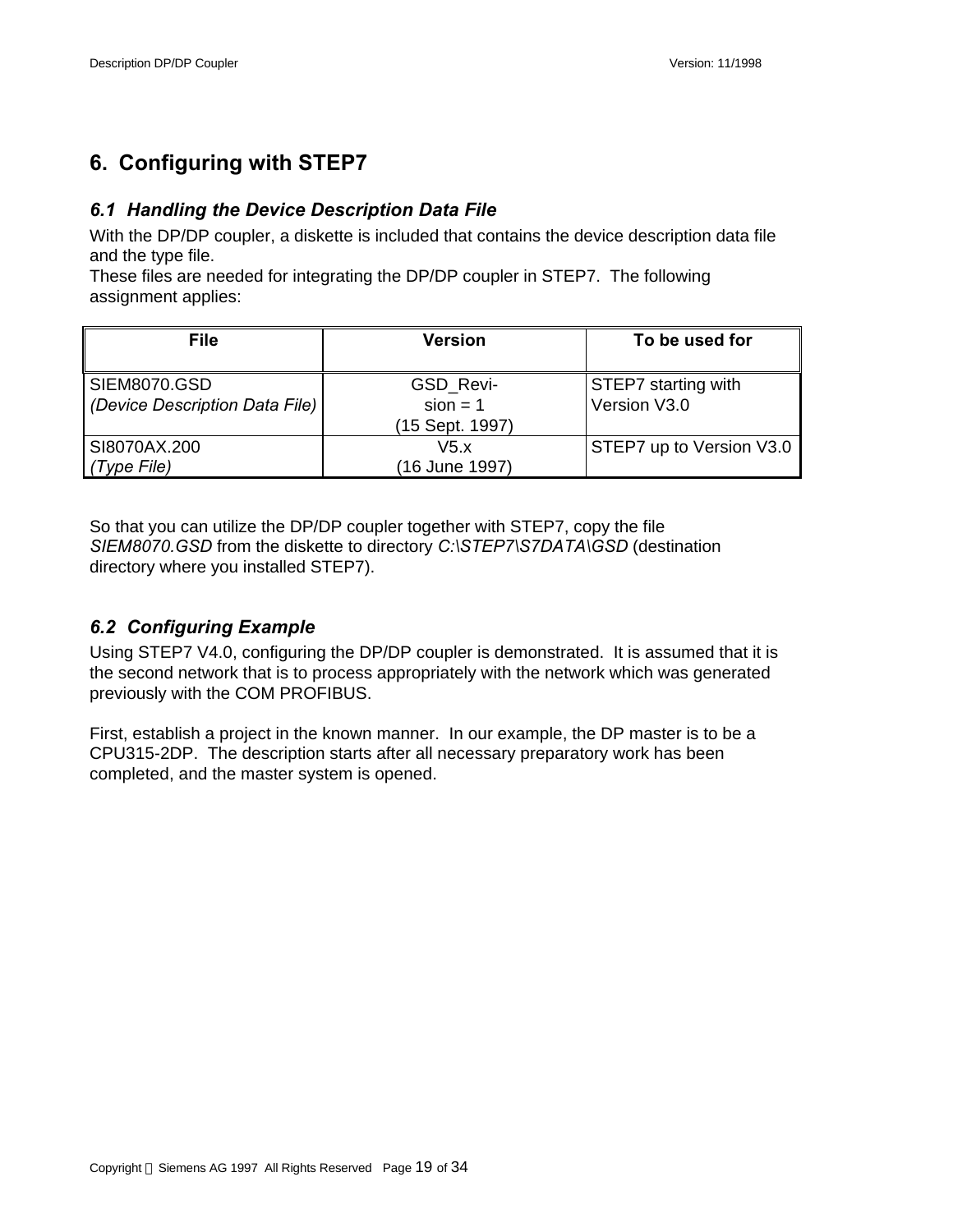| WHW Konfig - [Hardware konfigurieren: DPDP-Koppler_Bsp\SIMATIC 300-Station *]                                                              |           |               |                     |           | $ F$ $x$            |
|--------------------------------------------------------------------------------------------------------------------------------------------|-----------|---------------|---------------------|-----------|---------------------|
| Station <u>B</u> earbeiten Einfügen Zielsystem Ansicht Extras Fenster Hilfe                                                                |           |               |                     |           | $-10 \times$<br>ø   |
| 미터웨티 즉<br>a d<br>$=$ [0] UR                                                                                                                | SIS ED 12 |               |                     |           | <b>Office</b>       |
| $\mathbf{1}$<br><b>CPU315-2 DP</b><br>$\overline{\mathbf{c}}$<br>21<br><b>DP-Master</b><br>3<br>4<br>$\overline{5}$<br>6<br>$\overline{ }$ |           |               | DP-Mastersystem (1) |           |                     |
|                                                                                                                                            |           |               |                     |           | 000000              |
| $\blacksquare$                                                                                                                             |           |               |                     |           |                     |
| DP-Mastersystem [1]                                                                                                                        |           |               |                     |           |                     |
| PROFIBUS-Adresse:                                                                                                                          | Baugruppe | Bestellnummer | Diagnoseadresse     | Kommentar |                     |
| Drücken Sie F1, um Hilfe zu erhalten.                                                                                                      |           |               |                     |           | Microsoft           |
| Start J.SIMATIC Manager - DPDP BU HW Konfig - [Hardwa                                                                                      |           |               |                     |           | <b>YUQ</b><br>16:32 |

## **Note:**

Please take note that you have to update the STEP7 module catalog after transferring the device description data file. After starting *"HW-Config"*, select the menu *<Extras>, <Update Device Description Data Files>*. After this process is concluded, the DP/DP coupler appears in the module catalog.

This has to be done only when working with the DP/DP coupler **for the first time**.

Now, open the module catalog. The DP/DP coupler is filed under the following structure:

PROFIBUS DP - Additional FIELD DEVICES DP Gateway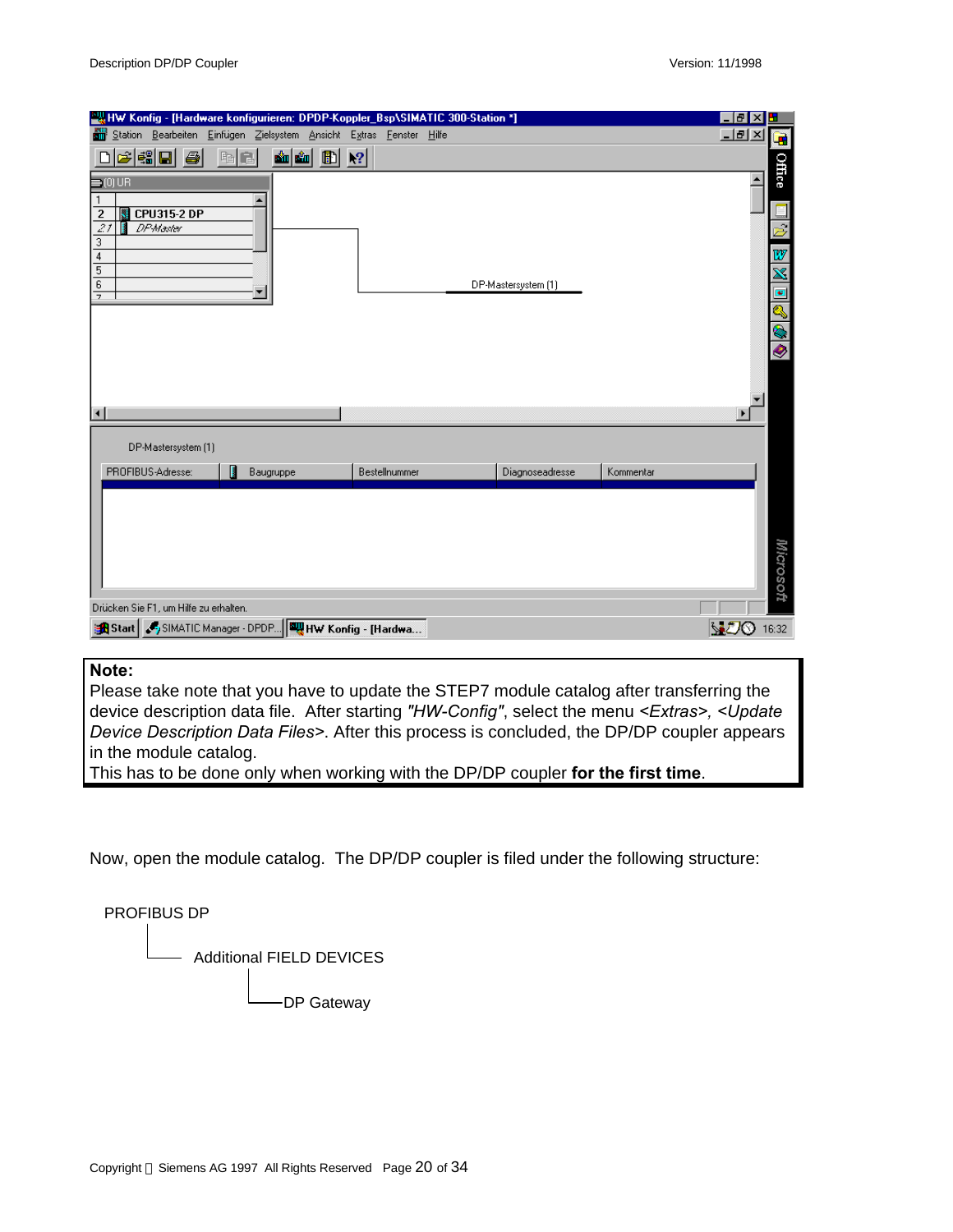With "Drag&Drop", drag the DP/DP coupler designated "DP Gateway" out of the module catalog to the master system. It will be connected automatically, and the configuring window will be opened. In addition, a window is opened where you set the address and the bus parameters. In our example, Address 50 is selected for the DP/DP coupler.



Specify the input and output ranges. As has been specified previously in the configuring example for the COM PROFIBUS, Network 1 has 16 bytes output data and 8 bytes input data. This means that Network 2 has to have the opposite: 16 bytes input data and 8 bytes output data. With Drag&Drop, drag the corresponding "modules" from the module catalog to the configuration window. The addresses are now assigned automatically. You can subsequently change them manually.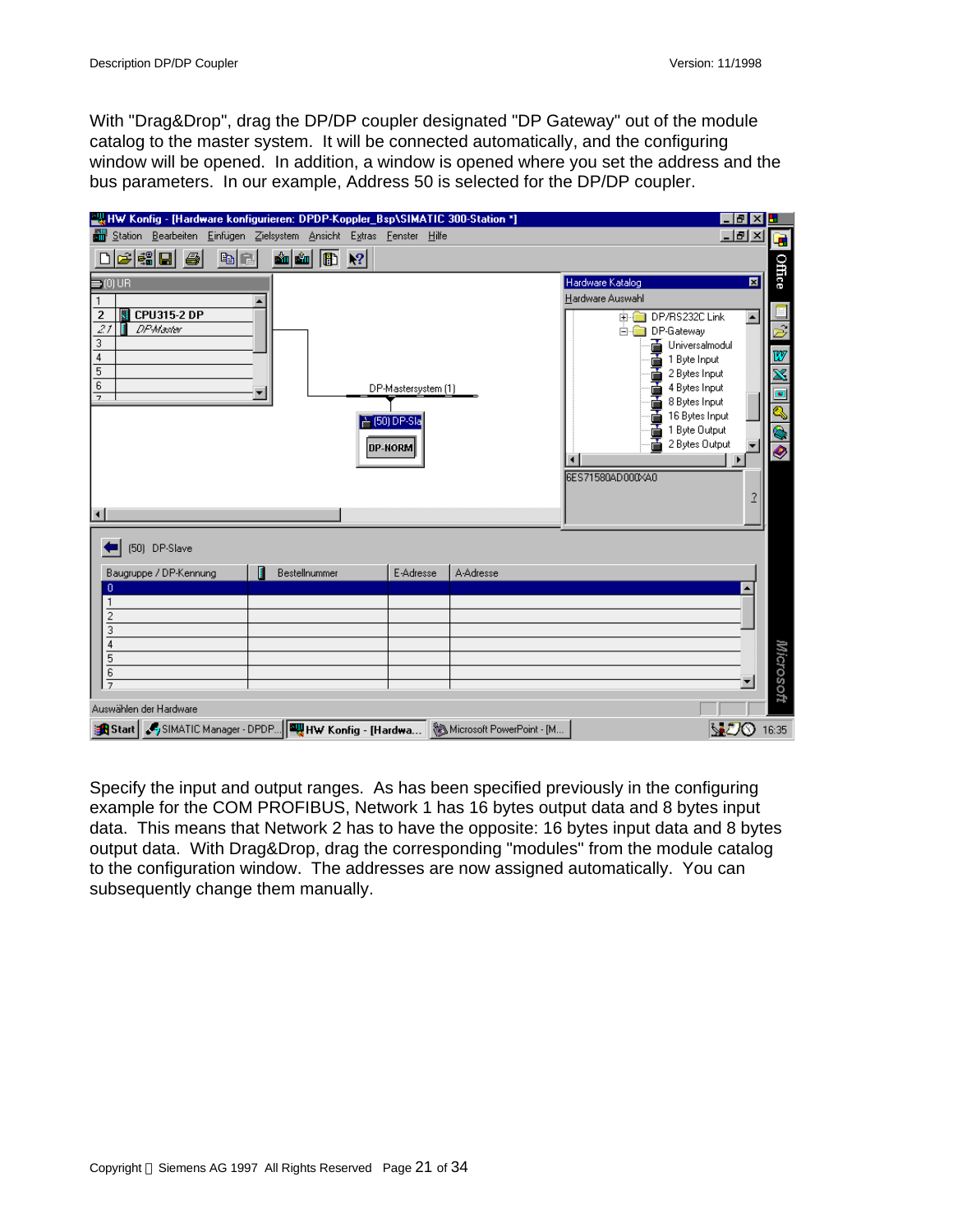| 일방HW Konfig - [Hardware konfigurieren: DPDP-Koppler_Bsp\SIMATIC 300-Station *]       |                                                                     |                     |           | $ F$ $\times$                    |                         |
|--------------------------------------------------------------------------------------|---------------------------------------------------------------------|---------------------|-----------|----------------------------------|-------------------------|
| ₩                                                                                    | Station Bearbeiten Einfügen Zielsystem Ansicht Extras Fenster Hilfe |                     |           | $  B $ $\times$                  | Ŧ                       |
| 2680<br>a d<br>8                                                                     | sin sin<br>$\mathbb{E}$ $\mathbb{R}$                                |                     |           |                                  |                         |
|                                                                                      |                                                                     |                     |           | Hardware Katalog<br>図            | Office                  |
| <b>CPU315-2 DP</b><br>$\overline{2}$                                                 |                                                                     |                     |           | Hardware Auswahl                 |                         |
| 21<br><b>DP-Master</b>                                                               |                                                                     |                     |           | $\blacktriangle$<br>1 Byte Input |                         |
| 3<br>4                                                                               |                                                                     |                     |           | 2 Bytes Input                    | ē                       |
| 5                                                                                    |                                                                     |                     |           | 4 Bytes Input<br>8 Bytes Input   | $\mathbf{w}$            |
| 6<br>$\overline{7}$                                                                  |                                                                     | DP-Mastersystem [1] |           | 16 Bytes Input                   |                         |
|                                                                                      |                                                                     |                     |           | 1 Byte Output                    |                         |
|                                                                                      |                                                                     | 。[50] DP-Sla        |           | 2 Bytes Output<br>4 Bytes Output | X di                    |
|                                                                                      |                                                                     | <b>DP-NORM</b>      |           | 8 Bytes Output                   |                         |
|                                                                                      |                                                                     |                     |           | 16 Bytes Output                  | $\frac{\circ}{\bullet}$ |
|                                                                                      |                                                                     |                     |           |                                  |                         |
|                                                                                      |                                                                     |                     |           |                                  |                         |
|                                                                                      |                                                                     |                     |           | 2                                |                         |
|                                                                                      |                                                                     |                     |           |                                  |                         |
| [50] DP-Slave                                                                        |                                                                     |                     |           |                                  |                         |
| Baugruppe / DP-Kennung                                                               | Bestellnummer                                                       | E-Adresse           | A-Adresse |                                  |                         |
| $\overline{0}$                                                                       | 16 Bytes Input                                                      | 256271              |           |                                  |                         |
| 1                                                                                    | 8 Bytes Output                                                      |                     | 256263    |                                  |                         |
| $\overline{c}$<br>$\overline{3}$                                                     |                                                                     |                     |           |                                  |                         |
| $\overline{4}$                                                                       |                                                                     |                     |           |                                  |                         |
| $\overline{5}$<br>$\overline{6}$                                                     |                                                                     |                     |           |                                  |                         |
| $\overline{7}$                                                                       |                                                                     |                     |           |                                  | Microsoft               |
| Drücken Sie F1, um Hilfe zu erhalten.                                                |                                                                     |                     |           |                                  |                         |
| Start Start Chanager - DPDP   THE HW Konfig - [Hardwa   St Microsoft PowerPoint - [M |                                                                     |                     |           | VO N                             | 16:36                   |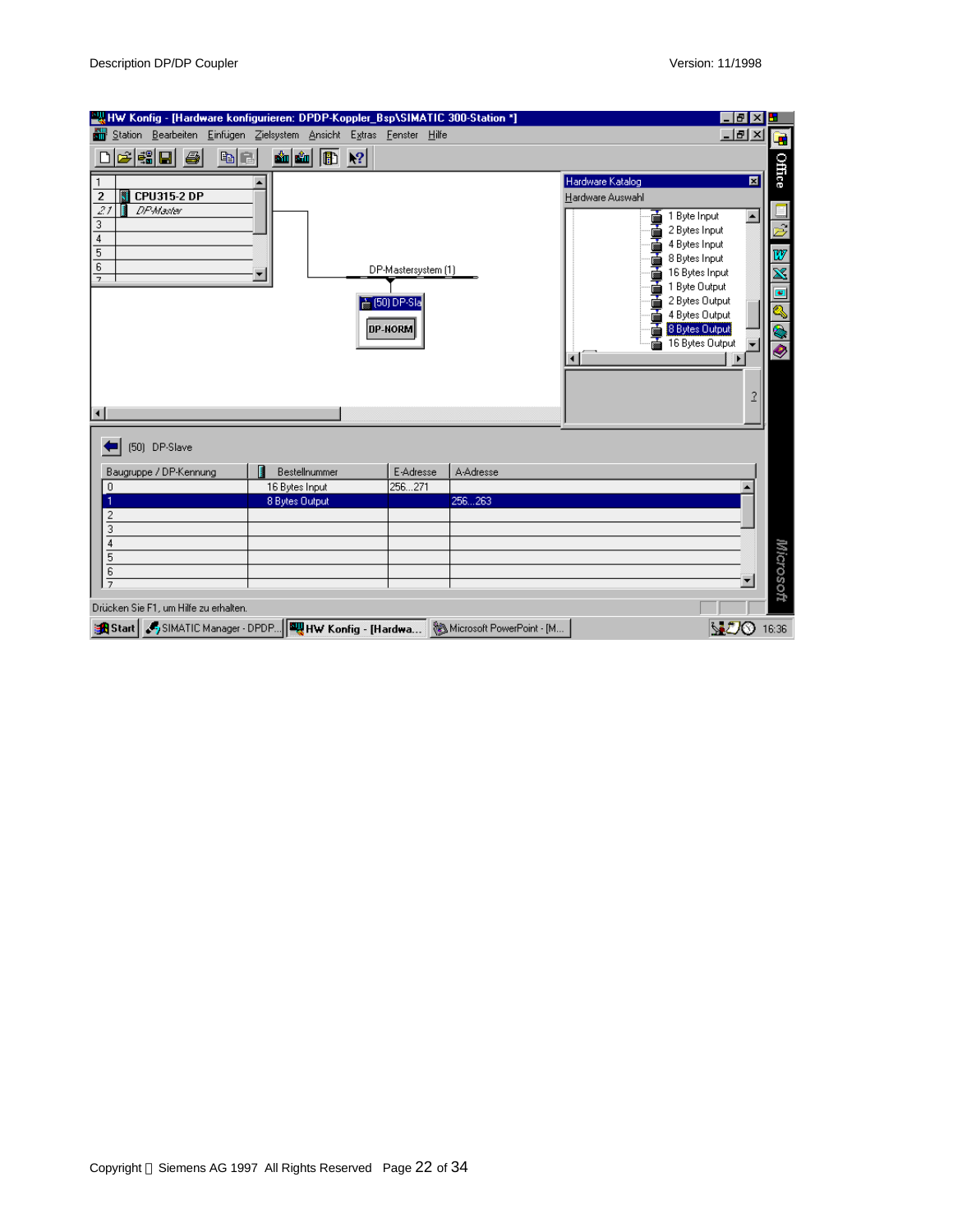## **7. Diagnostic**

The diagnosis consists of 11 bytes (mandatory 6 bytes and 5 bytes device related diagnosis).

## *7.1 DP Standard*

The first 6 bytes are related to the DP standard, every DP-Slave device supports the same information.

| Byte/Bit       | Value    | Meaning                                                         |
|----------------|----------|-----------------------------------------------------------------|
| <b>Bit 0.0</b> | 1        | Station non existent                                            |
| <b>Bit 0.1</b> |          | Not ready for Data exchange                                     |
| <b>Bit 0.2</b> |          | Wrong configuration data                                        |
| <b>Bit 0.3</b> |          | Extended diagnostic reported                                    |
| <b>Bit 0.4</b> |          | Service is not supported                                        |
| <b>Bit 0.5</b> |          | Invalid Slave response                                          |
| <b>Bit 0.6</b> |          | Wrong parameterization data                                     |
| <b>Bit 0.7</b> | 1        | DP-Slave is locked by a different master                        |
| <b>Bit 1.0</b> | 1        | Slave requests new parameterization                             |
| <b>Bit 1.1</b> |          | Slave reports static diagnostic                                 |
| <b>Bit 1.2</b> |          | not used                                                        |
| <b>Bit 1.3</b> |          | Watchdog is activated                                           |
| <b>Bit 1.4</b> |          | Slave is in Freeze mode                                         |
| <b>Bit 1.5</b> |          | Slave is in Sync mode                                           |
| <b>Bit 1.6</b> |          | not used                                                        |
| <b>Bit 1.7</b> | 1        | Slave is not activated                                          |
| Byte 2         |          | not used                                                        |
| Byte 3         |          | Station address of the master which controls the Slave (locked) |
| Byte 4         | 80 (Hex) | Slave identifikation number                                     |
| Byte 5         | 70 (Hex) | Slave identifikation number                                     |

## *7.2 Device related Diagnostic*

The following device related diagnostic is available.

| Byte/Bit         | Value                  | Meaning                                               |
|------------------|------------------------|-------------------------------------------------------|
| Byte 6           | 05 (Hex)               | Header including length information                   |
| Byte 7           | 00 (Hex)<br>01 (Hex)   | supplied are not correct<br>supplied data are correct |
| Byte 8           | Anz. Eingänge<br>(Hex) | Number of inputs byte of the opposite side            |
| Byte 9           | Anz. Ausgänge<br>(Hex) | Number of output bytes of the opposite side           |
| Byte 10          |                        | Condition of the opposite side (Freeze/Sync mode)     |
| <b>Byte 10.0</b> | 0                      | not used                                              |
| <b>Byte 10.1</b> |                        | opposite side is in Clear mode                        |
| <b>Byte 10.2</b> |                        | Unfreeze                                              |
| Byte 10.3        |                        | Freeze                                                |
| <b>Byte 10.4</b> | 1                      | Unsync                                                |
| <b>Byte 10.5</b> |                        | Sync                                                  |
| <b>Byte 10.6</b> | 0                      | not used                                              |
| <b>Byte 10.7</b> | 0                      | not used                                              |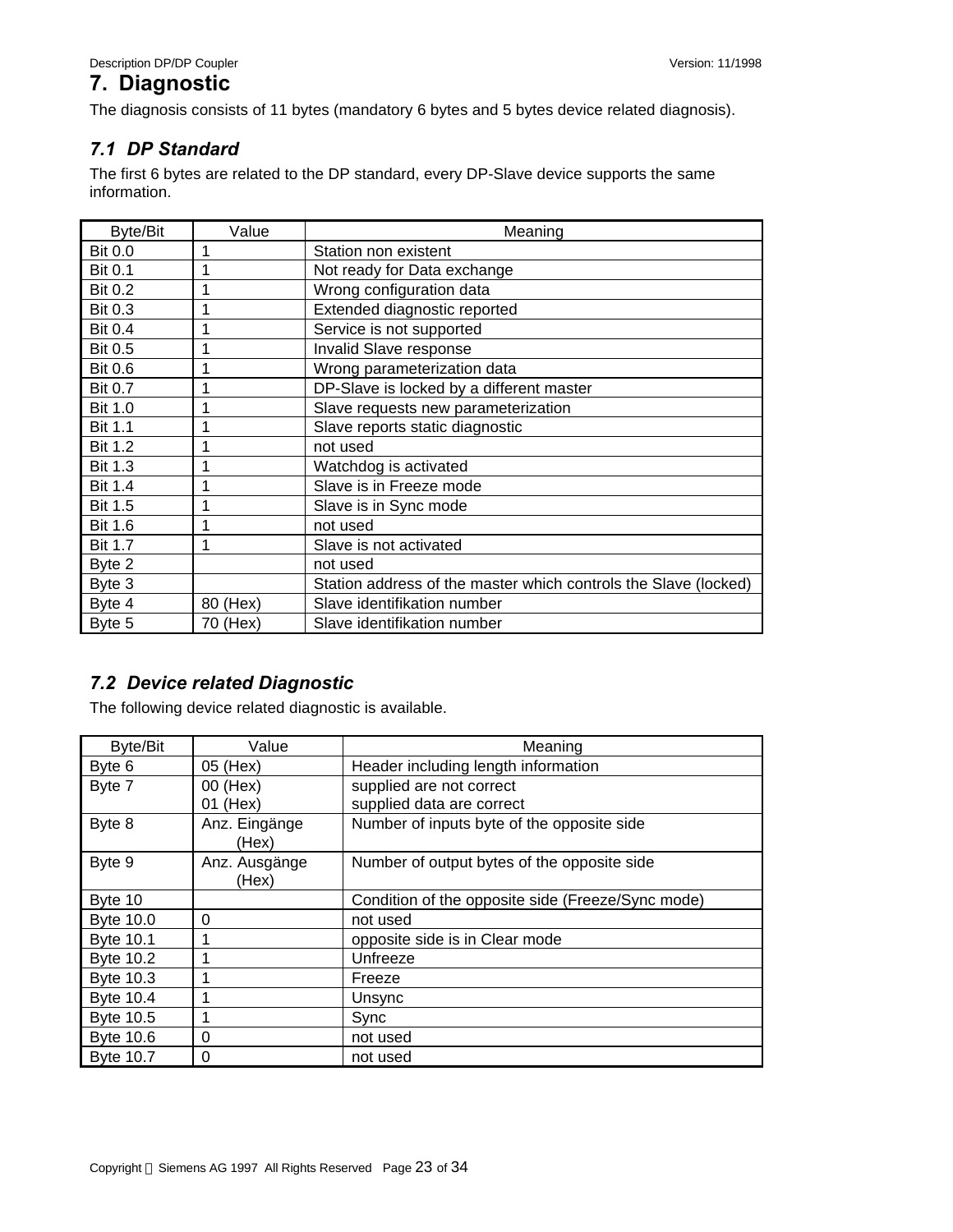## *8.1 Connector Assignment of the RS485 Interfaces (X1, X2)*

| Pin No. | <b>Name</b> | <b>Function</b>                       |
|---------|-------------|---------------------------------------|
|         | n.c.        | reserved                              |
| 2       | n.c.        | reserved                              |
| 3       | RxD/TxD-P   | Data Line B                           |
| 4       | <b>RTS</b>  | <b>Request To Send</b>                |
| 5       | M5V2        | Data Reference Potential (of station) |
| 6       | <b>P5V2</b> | Supply Plus (of Station)              |
|         | n.c.        | reserved                              |
| 8       | RxD/TxD-N   | Data Line A                           |
| 9       | n.c.        | reserved                              |

## *8.2 Connector Assignment of the Power Supply (X3)*

| Pin No. | <b>Name</b> | <b>Function</b>         |
|---------|-------------|-------------------------|
|         | 24V         | 24V Power Supply (plus) |
| 2       | GND         | Ground                  |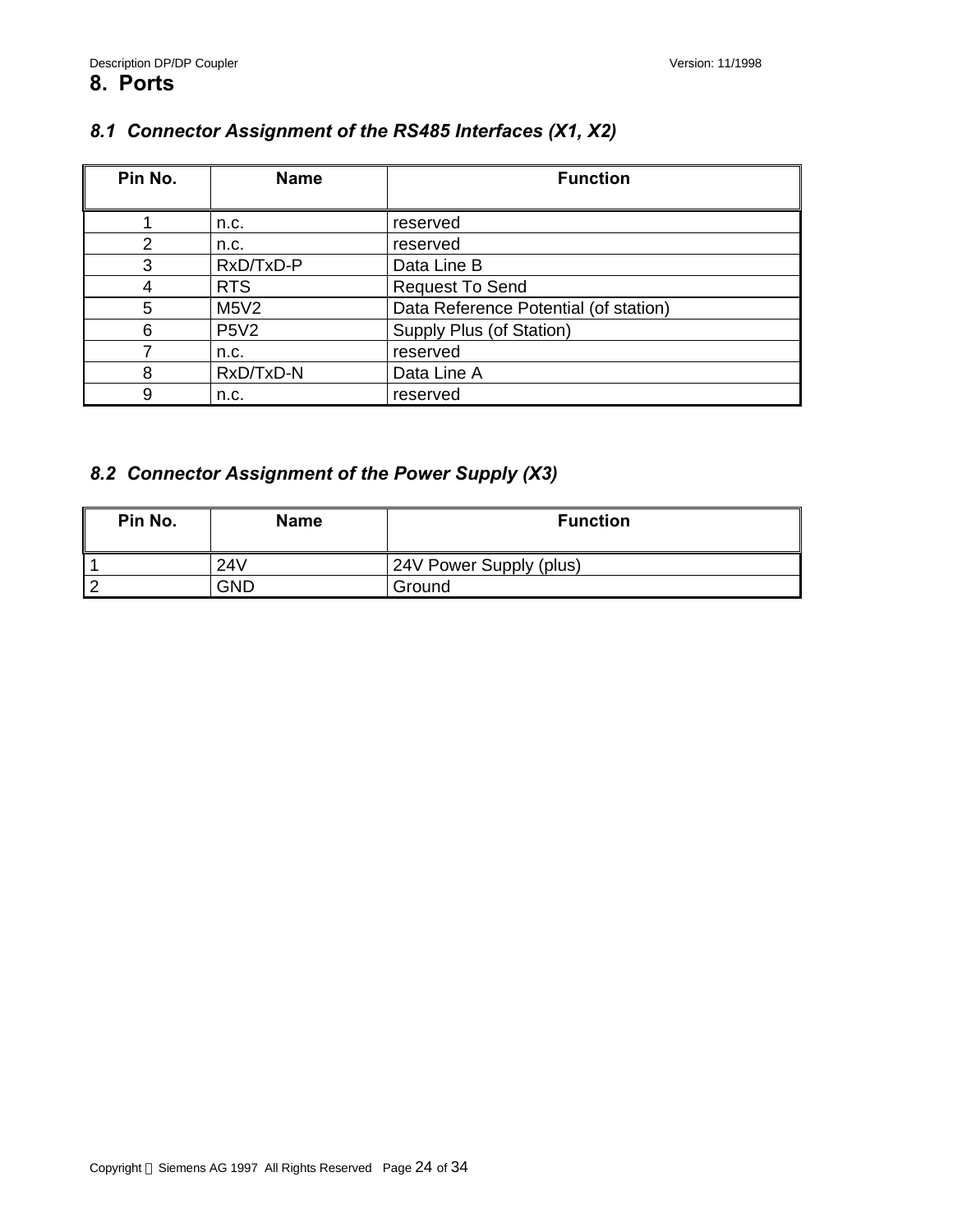## **9. Technical Data**

#### *9.1 Electrical*

| Supply Voltage:                                         | 24V DC (18  30V)                                         |  |
|---------------------------------------------------------|----------------------------------------------------------|--|
| Current Input:                                          | Typ. 170mA (100  250mA)<br>2 x RS485 for PROFIBUS-DP     |  |
| Interfaces:<br>both networks isolated                   |                                                          |  |
| from each other:                                        | yes                                                      |  |
| EMC noise immunity:<br><b>EMC</b> emitted interference: | According to EN 50082/2/95<br>According to EN 50081/1/93 |  |

## *9.2 Mechanical Assembly*

| Degree of Protection: | IP <sub>20</sub>                      |
|-----------------------|---------------------------------------|
| Dimensions (WxHxD):   | $40$ mm x 110 mmm x 70 mm             |
| Weight:               | Approx. 500g                          |
| Mounting:             | Can be snapped onto 35mm              |
|                       | top hat rail (according to DIN 50022) |

## *9.3 Environmental Conditions*

Storage temperature: Mounting position: Vertical

Operating temperature: 0°C to 55°C; operation without fan<br>Relative humidity: 15% to 95%; non-condensing 15% to 95%; non-condensing<br>-20°C to 85°C

## *9.4 Order Number*

DP/DP Coupler 6ES7 158 - 0AD00 - 0XA0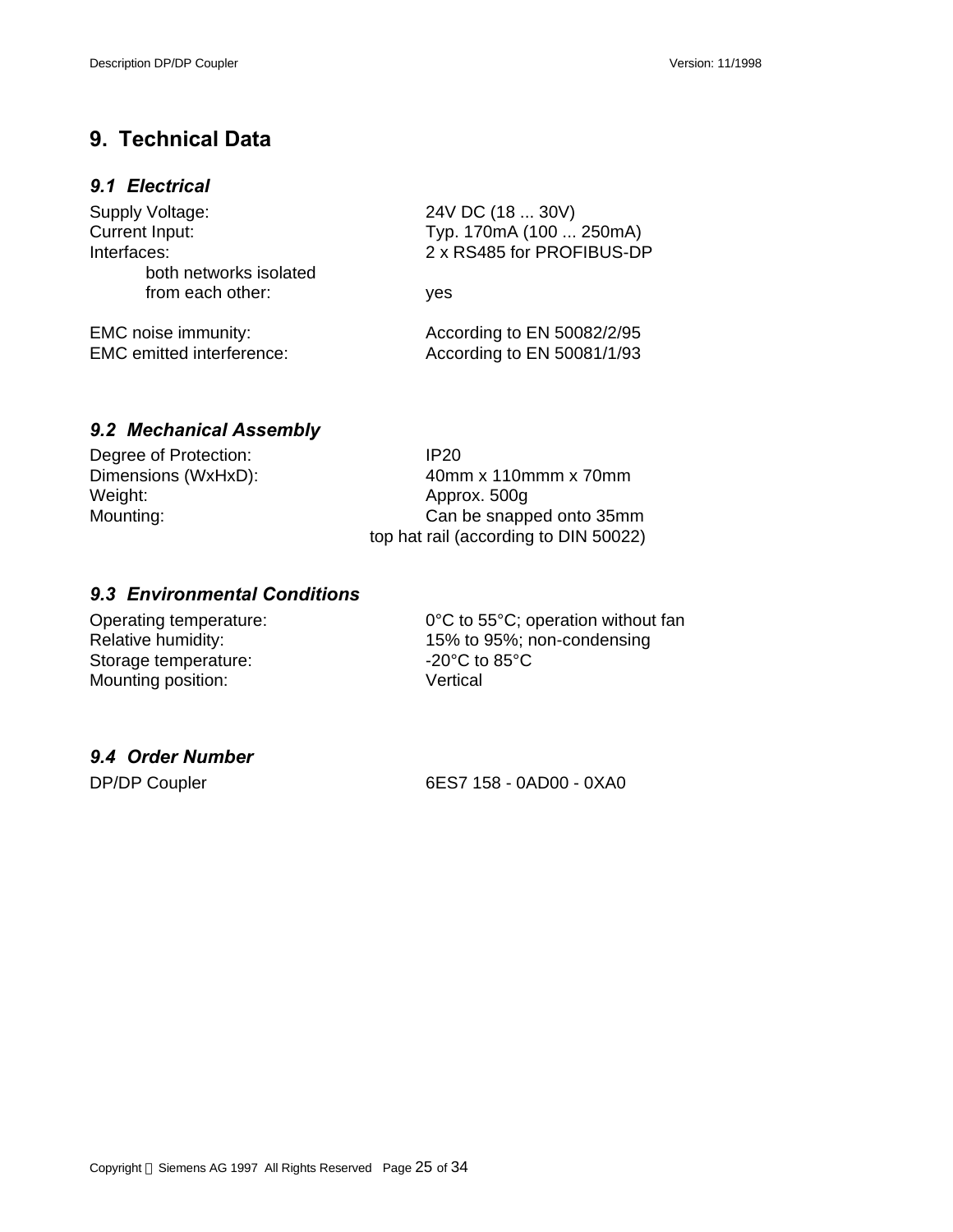# **10. Contact Persons**

#### *10.1 Contact Persons*

If you have questions about the product, please contact your local representative first.

If you have questions going beyond this, contact the following directly:

*SIMATIC Hotline Tel.: (++49) 0911 / 895 - 7000 FAX: (++49) 0911 / 895 - 7002 or -7001*

or:

*Product Marketing AUT V17 Gleiwitzer Straße 555 D-90475 Nürnberg/Germany*

*Tel.: (++49) 0911 / 895 - 2504 FAX: (++49) 0911 / 895 - 4025*

Please have the following available:

- Order number of device
- Release of device
- Configuration of system structure, particularly the data for the DP master
- Order number and version of the configuring software used
- (Number of SIMATIC card for customers of the Premium Hotline)

## *10.2 Siemens Online*

In addition, current information is available to you, regardless of place and time, via Intranet/Internet, as well as a via mailbox:

• Mailbox with current Device Description Data Files: *(++49) 0911 / 73 79 72*

• Intranet (only within Siemens): *http://www.m30x.nbg.scn.de/extern/spiegeln*

• Internet: *http://www.aut.siemens.de*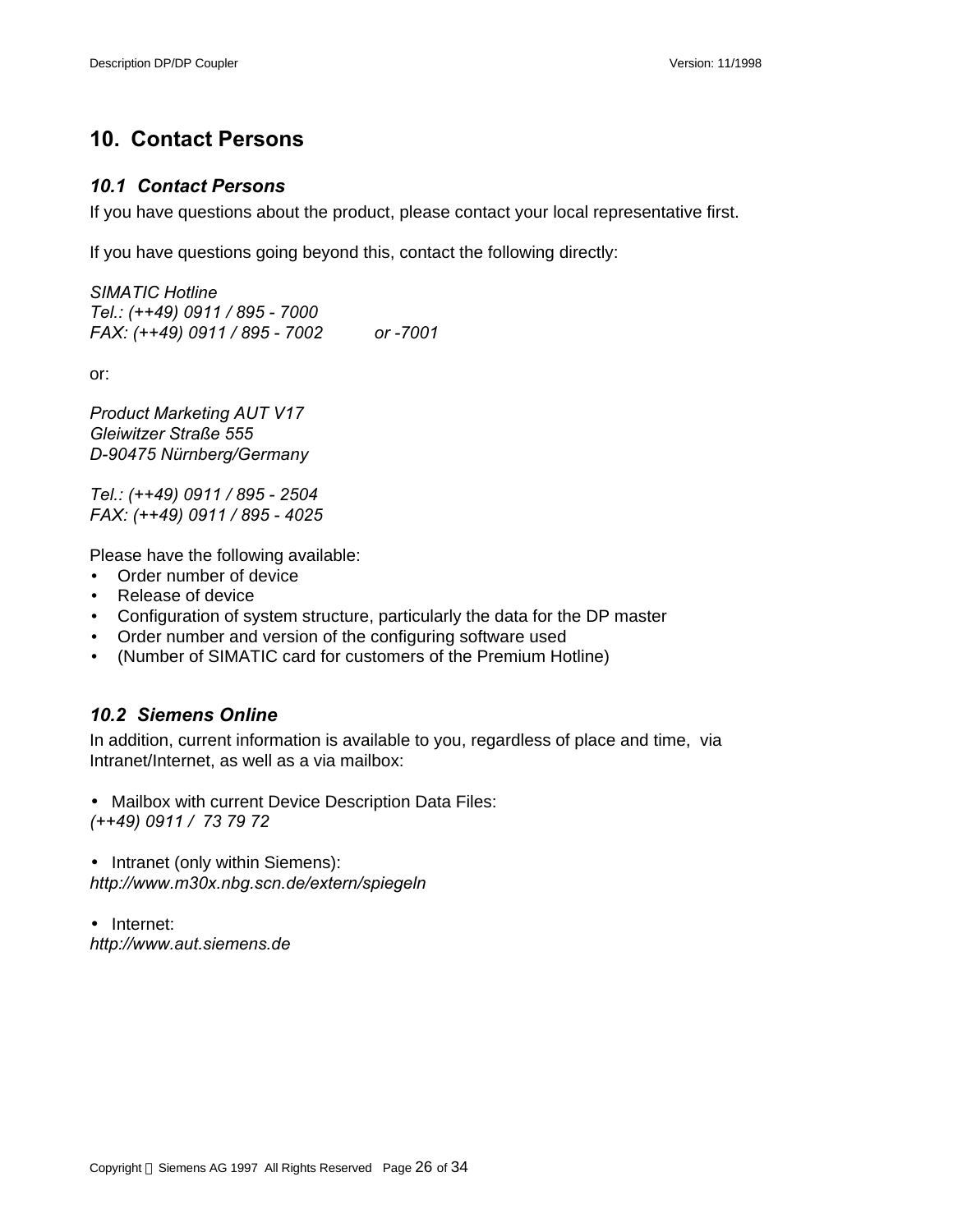## *10.3 Additional Addresses*

*PROFIBUS Schnittstellen-Center und Prüflabor* <<PROFIBUS Interface Center and Test Lab>> *Würzburger Straße 121 D-90766 Fürth/Germany Tel.: (++49) 0911 / 750 - 2002 or -2072 FAX: (++49) 0911 / 750 - 2100*

*PROFIBUS Nutzerorganisation e.V. <<PROFIBUS User Organization>> Haid-und-Neu-Straße 7 D-76131 Karlsruhe/Germany Tel.: (++49) 0721 / 9658 - 590 FAX: (++49) 0721 / 9658 - 589 Internet: http://www.profibus.de*

*<<USA>>*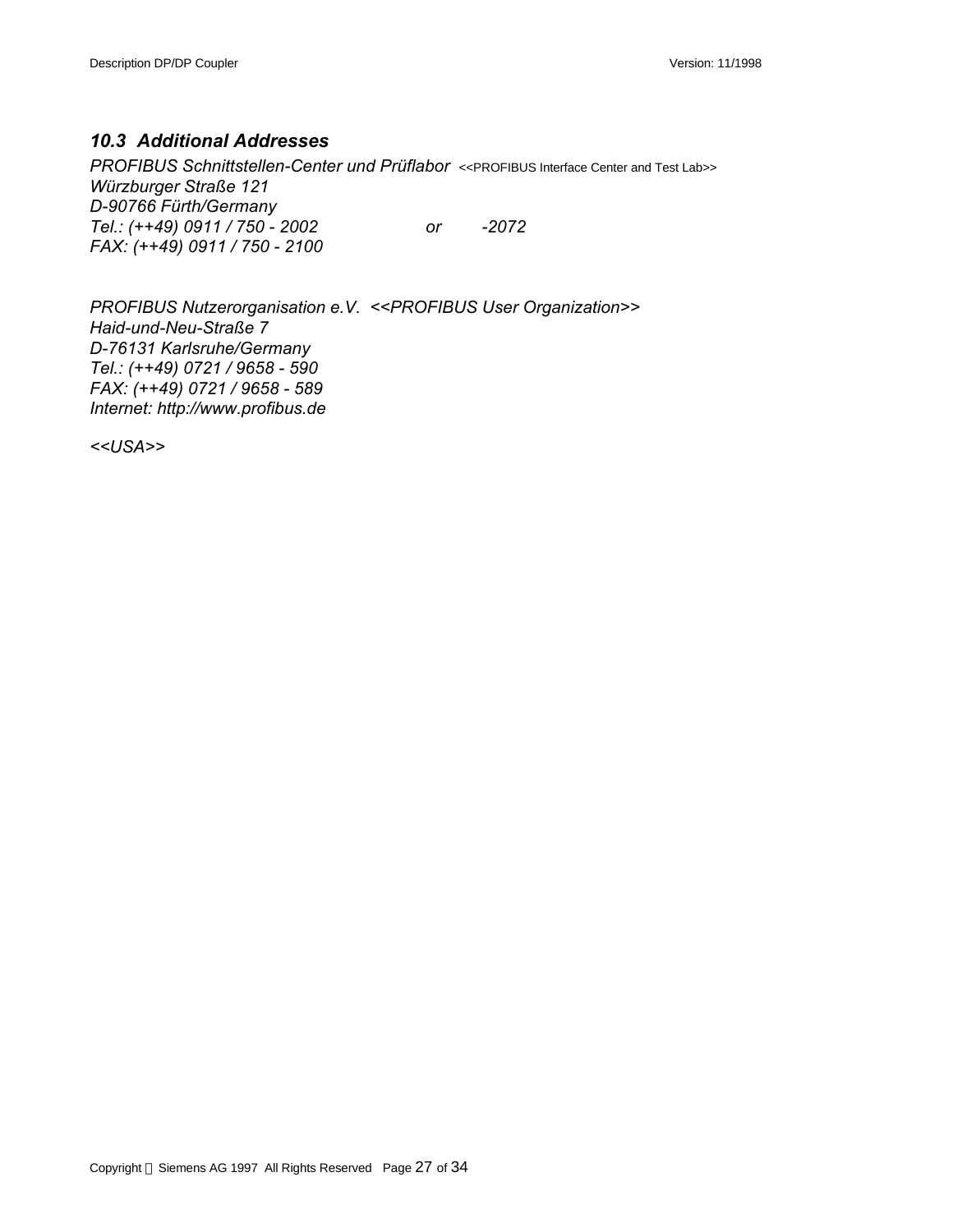# **11. Bibliography**

If you would like know more about PROFIBUS in greater detail and are looking for more extensive information, we recommend the following literature:

## *11.1 German*

PROFIBUS-DP Schnelleinstieg; M. Popp; PROFIBUS Nutzerorganisation e.V.; Best.-Nr. 4071.

Handbuch für PROFIBUS-Netze, deutsch; Siemens AG; Best.-Nr. 6GK1 970-5CA10-0AA0.

Europäische Norm EN50170 Volume 2.

## *11.2 English*

The Rapid Way to PROFIBUS-DP; M. Popp; PROFIBUS Nutzerorganisation e.V.; Best.-Nr. 4072.

Manual for PROFIBUS Networks, English; Siemens AG; Order No. 6GK1 970-5CA10- 0AA1.

EN50170 Volume 2.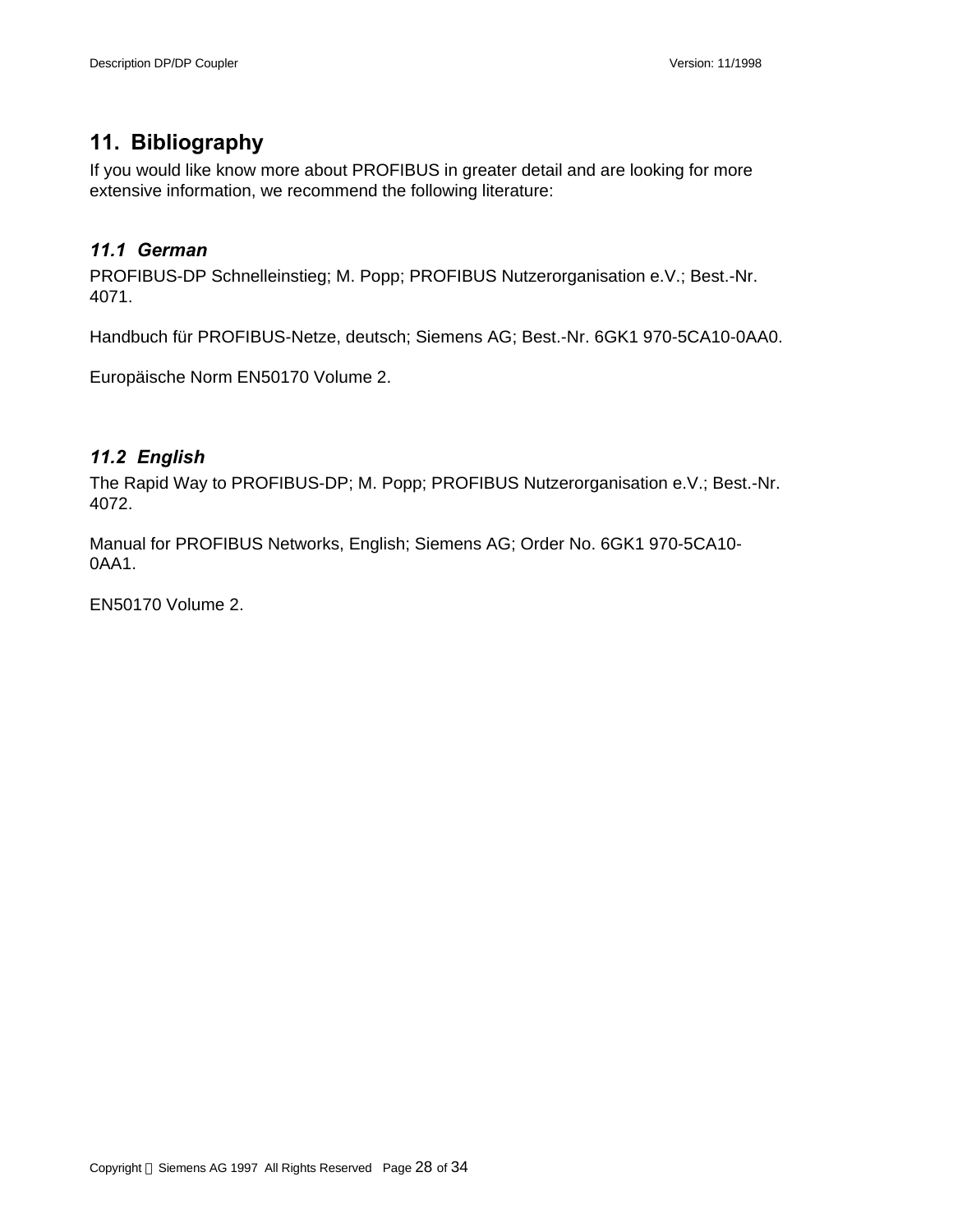## **12. Appendices**

## *12.1 Appendix A - Device Description Data File*

```
;==========================================
; Device Description Data File for DP Gateway
; Order No.: 6ES7 1580AD00 0XA0
; SIEMENS AG ANL-TD24
; Author : Linzmaier
Version : 15 Sept 97
; =========================================
;
#Profibus_DP
GSD_Revision = 1 <<GSD = Device Description Data File>>
;
Vendor_Name = "Siemens AG ANL-TD24"
Model_Name = "DP-Gateway"
\textsf{Revision} = "A1"
Ident Number = 0x8070Protocol_Ident = 0
Station_{\text{Type}} = 0FMS_supp = 0Hardware Release = "A2"
Software_Release = "A2"
;
9.6_supp = 119.2 supp = 193.75_supp = 1187.5_supp = 1
500_supp = 11.5M_supp = 13M_supp = 1
6M supp = 112M supp = 1;
MaxTsdr_9.6 = 60MaxTsdr 19.2 = 60MaxTsdr93.75 = 60MaxTsdr 187.5 = 60MaxTsdr_500 = 100MaxTsdr_1.5M = 150
```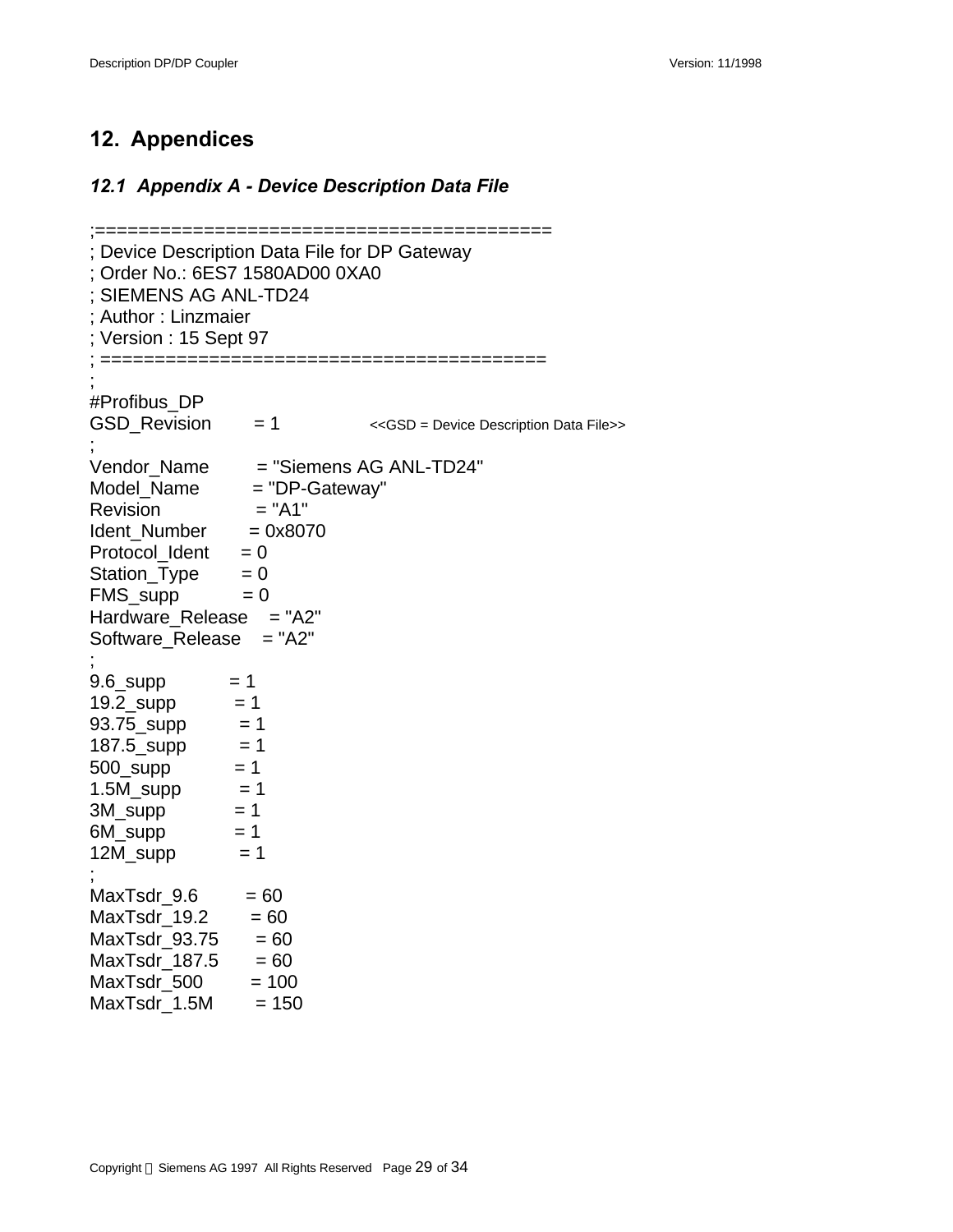```
MaxTsdr 3M = 250MaxTsdr 6M = 450
MaxTsdr 12M = 800
;
Redundancy = 1Repeater Ctrl Sig = 224V Pins = 0Implementation_Type = "SPC3"
;
OrderNumber = "6ES7 158 0AD00 0XA0"
Freeze Mode supp = 1Sync Mode supp = 1Auto Baud supp = 1Set Slave Add supp = 0Min_Slave_Intervall = 3;
Modular Station = 1Max Module = 16Max Input Len = 244Max Output Len = 244Max Data Len = 244Modul Offset = 0;
Fail Safe = 1Slave_Family = 9Max Diag Data Len = 11;
Unit_Diag_Bit(0) = "Data Valid 1 = Valid"
Unit\_Diag\_Bit(1) = "reserved"Unit_Diag_Bit(2) = "reserved"
Unit Diag Bit(3) = "reserved"Unit_Diag_Bit(4) = "reserved"
Unit Diag Bit(5) = "reserved"Unit Diag Bit(6) = "reserved"Unit_Diag_Bit(7) = "reserved"
Unit Diag Bit(8) = "Inputs of other DP LBS"
Unit_Diag_Bit(9) = "Inputs of other DP 2nd LSB"
Unit_Diag_Bit(10) = "Inputs of other DP 3rd LSB"
Unit_Diag_Bit(11) = "Inputs of other DP 4th LSB"
Unit_Diag_Bit(12) = "Inputs of other DP 4th MSB"
Unit_Diag_Bit(13) = "Inputs of other DP 3rd MSB"
Unit Diag Bit(14) = "Inputs of other DP 2nd MSB"
Unit Diag Bit(15) = "Inputs of other DP MSB"Unit_Diag_Bit(16) = "Outputs of other DP LSB"Unit_Diag_Bit(17) = "Outputs of other DP 2nd LSB"
```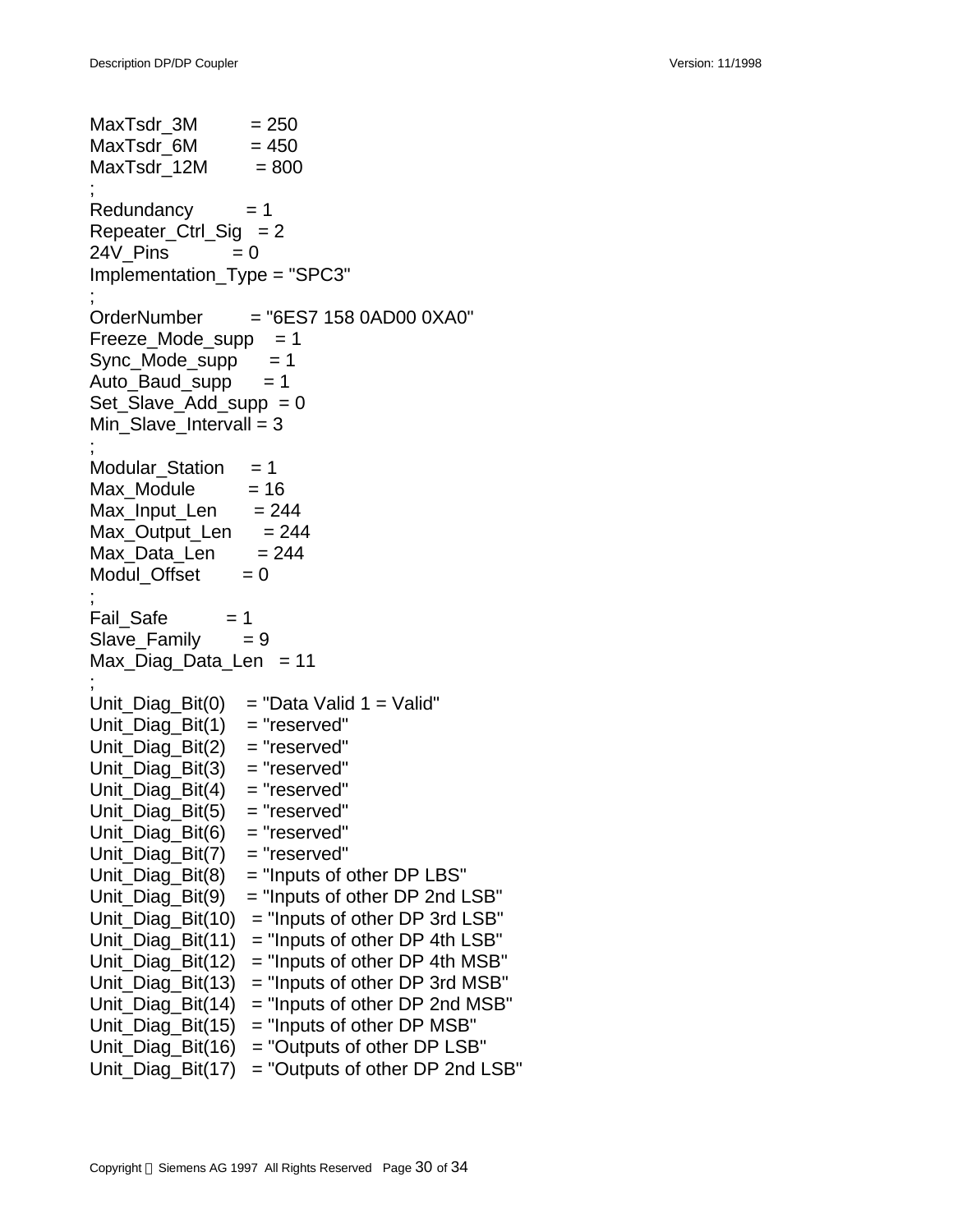Unit\_Diag\_Bit(18) = "Outputs of other DP 3rd  $LSB$ " Unit\_Diag\_Bit(19) = "Outputs of other DP 4th  $LSB$ " Unit\_Diag\_Bit(20) = "Outputs of other DP 4th MSB" Unit Diag  $Bit(21) = "Outputs of other DP 3rd MSB"$ Unit\_Diag\_Bit(22) = "Outputs of other DP 2nd MSB" Unit\_Diag\_Bit(23) = "Outputs of other DP MSB" Unit Diag  $Bit(24) = "reserved"$ Unit\_Diag\_Bit(25) = "Clear-Data Request other DP" Unit Diag  $Bit(26) = "Unfreeze Request other DP"$ Unit\_Diag\_Bit(27) = "Freeze Request other DP" Unit\_Diag\_Bit(28) = "Unsync Request other  $DP$ " Unit Diag  $Bit(29) = "Sync Request other DP"$ Unit\_Diag\_Bit(30) = "reserved" Unit Diag  $Bit(31) = "reserved"$ ; ; Module = "1 Byte Input" 0x90 EndModule; Module = "2 Bytes Input" 0x91 EndModule; Module = "4 Bytes Input" 0x93 EndModule; Module = "8 Bytes Input" 0x97 EndModule; Module = "16 Bytes Input" 0x9F EndModule; Module = "1 Byte Output" 0xA0 EndModule; Module = "2 Bytes Output" 0xA1 EndModule;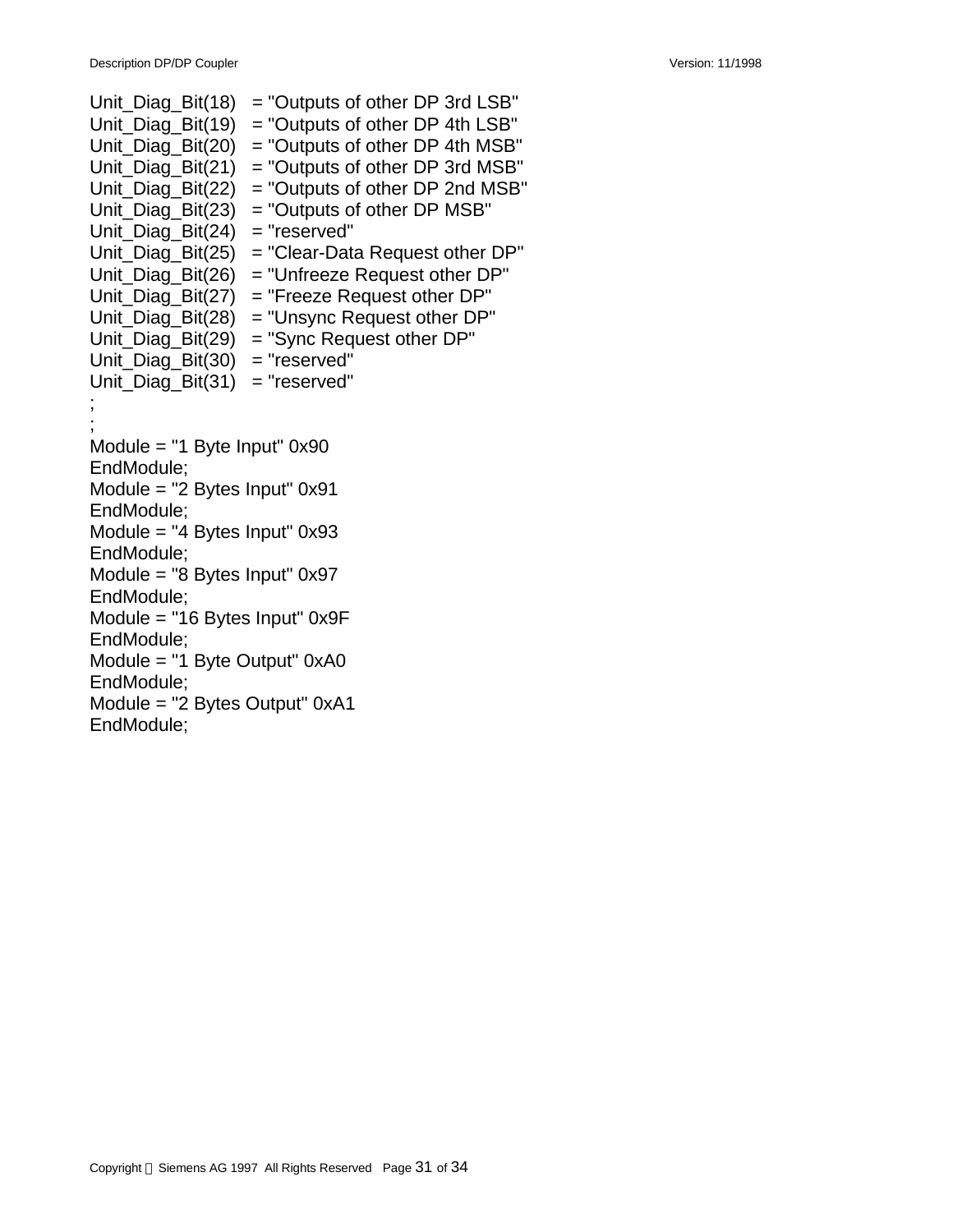Module = "4 Bytes Output" 0xA3 EndModule; Module = "8 Bytes Output " 0xA7 EndModule; Module = "16 Bytes Output" 0xAF EndModule;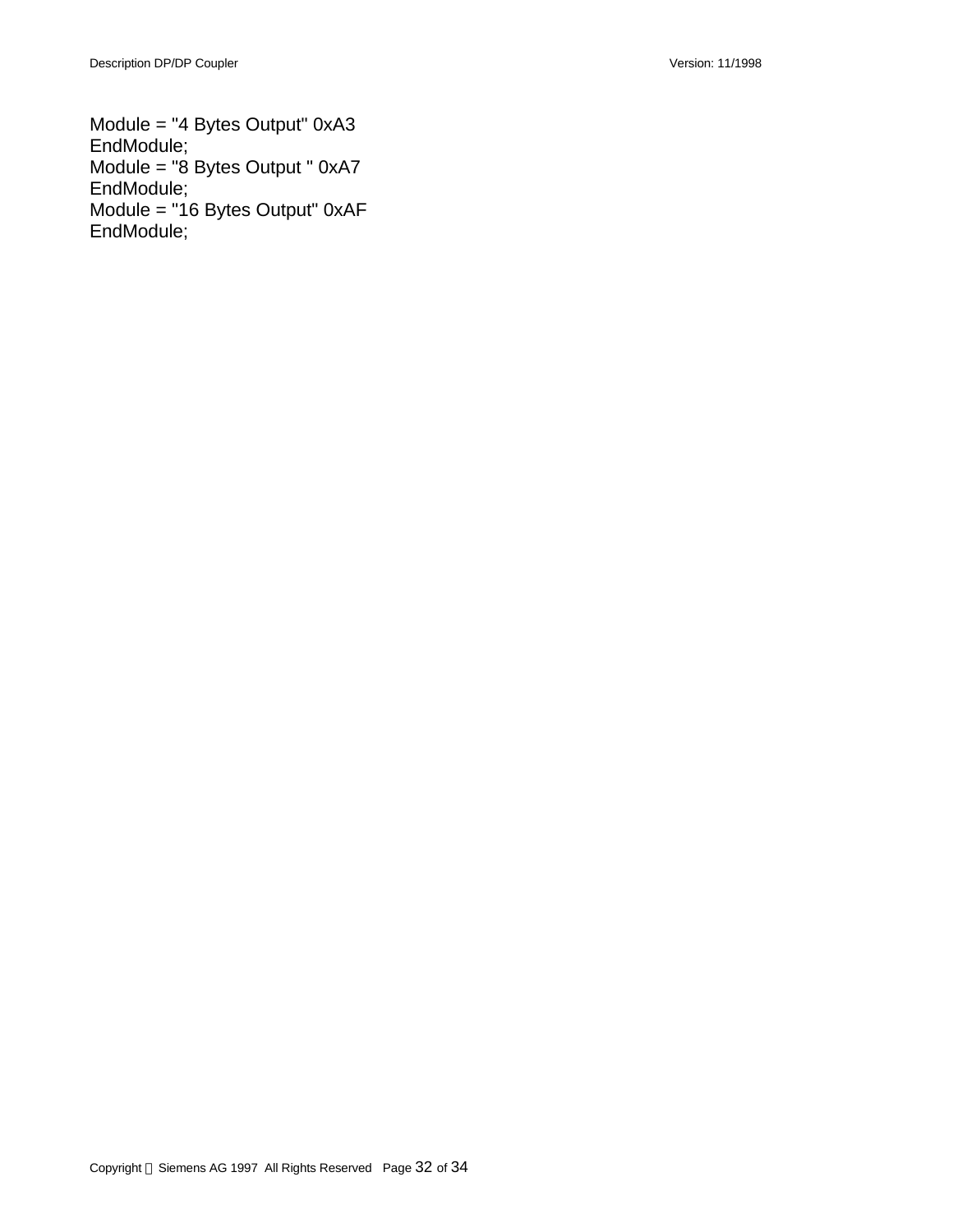## *12.2 Appendix B - Type File*

Type File for ANL-TD24 16 June  $97 <$ V5.x; DP-Gateway ; Siemens ; GATEWAY ; DPS DPS/CLASS1 ; 32880; J; J; N; J; J; N; N; N; N; N; N; J; J; N; 00003; 1111011111; 244; 244; 016; 011; 007; PV000; PSL000; HTT000; KX000; SY; DKM032; DBO001"0"Data Valid  $1 =$  Valid "1";<br>DBO001"1"reserved "1": DBO001"1"reserved "1";<br>DBO001"2"reserved "1"; DBO001"2"reserved "1"; DBO001"3"reserved DBO001"4"reserved "1"; DBO001"5"reserved "1";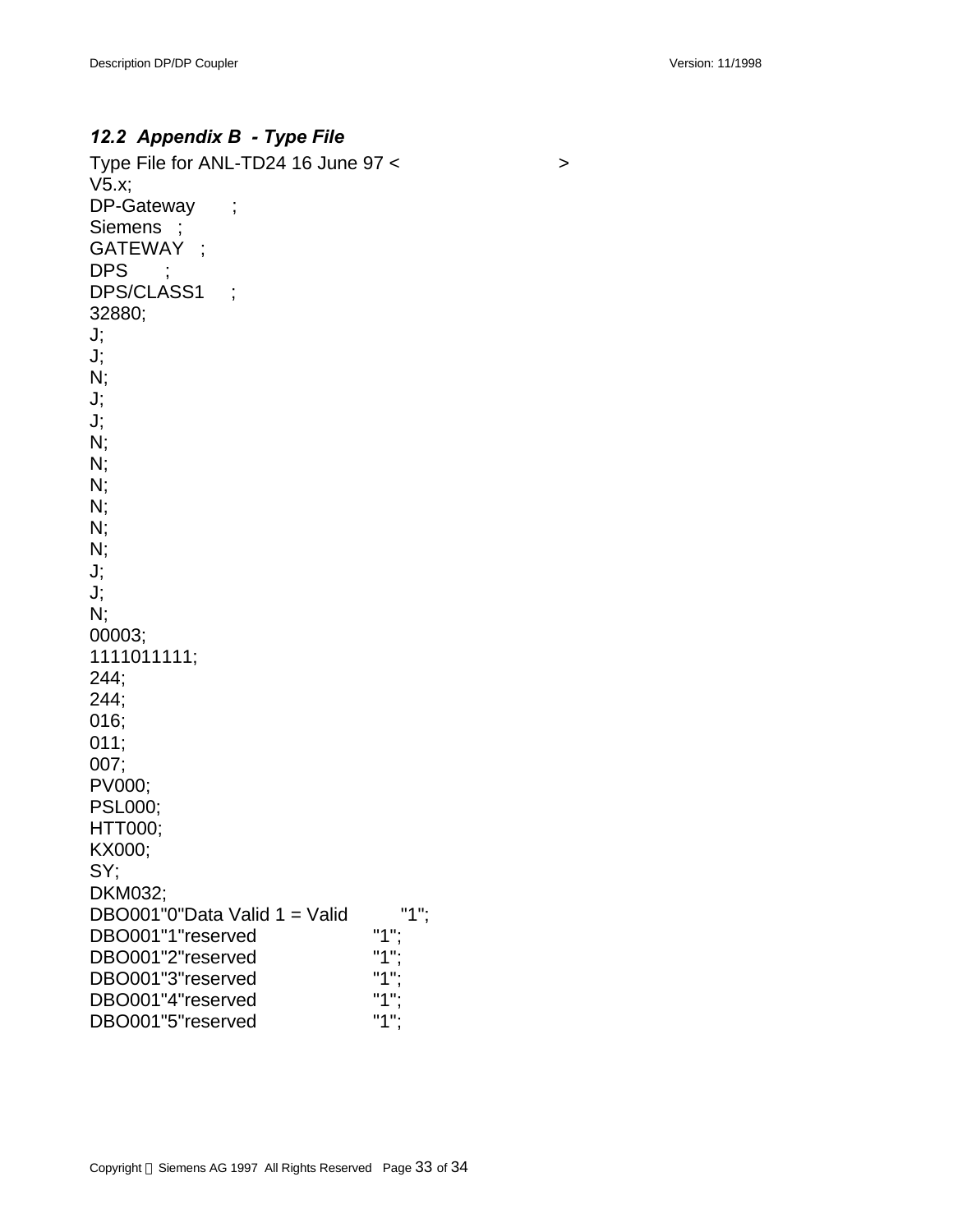| DBO001"6"reserved                    | "1":         |
|--------------------------------------|--------------|
| DBO001"7"reserved                    |              |
| DBO002"0"Inputs of other DP LBS      |              |
| DBO002"1"Inputs of other DP 2nd LSB  |              |
| DBO002"2"Inputs of other DP 3rd LSB  | "1":         |
| DBO002"3"Inputs of other DP 4th LSB  | "1           |
| DBO002"4"Inputs of other DP 4th MSB  | "1           |
| DBO002"5"Inputs of other DP 3rd MSB  |              |
| DBO002"6"Inputs of other DP 2nd MSB  |              |
| DBO002"7"Inputs of other DP MSB      |              |
| DBO003"0"Outputs of other DP LSB     | "1"          |
| DBO003"1"Outputs of other DP 2nd LSB |              |
| DBO003"2"Outputs of other DP 3rd LSB |              |
| DBO003"3"Outputs of other DP 4th LSB |              |
| DBO003"4"Outputs of other DP 4th MSB | "1";         |
| DBO003"5"Outputs of other DP 3rd MSB | "1";         |
| DBO003"6"Outputs of other DP 2nd MSB | "1";         |
| DBO003"7"Outputs of other DP MSB     | "1":         |
| DBO004"0"reserved                    |              |
| DBO004"1"reserved                    |              |
| DBO004"2"reserved                    | "1"          |
| DBO004"3"WD on other DP              |              |
| DBO004"4"Freeze Request other DP     |              |
| DBO004"5"Sync Request other DP       |              |
| DBO004"6"Unlock Request other DP     |              |
| DBO004"7"Lock Request other DP       | 1"           |
| DKK000;                              |              |
| DP NORM;                             |              |
| ISNONAME;                            |              |
| SO000;                               |              |
| 244;                                 |              |
| <b>MLFB010;</b>                      |              |
| "1 Input                             | "144"SP000"; |
| "2 Inputs                            | "145"SP000"; |
| "4 Inputs                            | "147"SP000"; |
| "8 Inputs                            | "151"SP000"; |
| "16 Inputs                           | "159"SP000"; |
| "1 Output                            | "160"SP000"; |
| "2 Outputs                           | "161"SP000"; |
| "4 Outputs                           | "163"SP000"; |
| "8 Outputs                           | "167"SP000"; |
| "16 Outputs                          | "175"SP000"; |